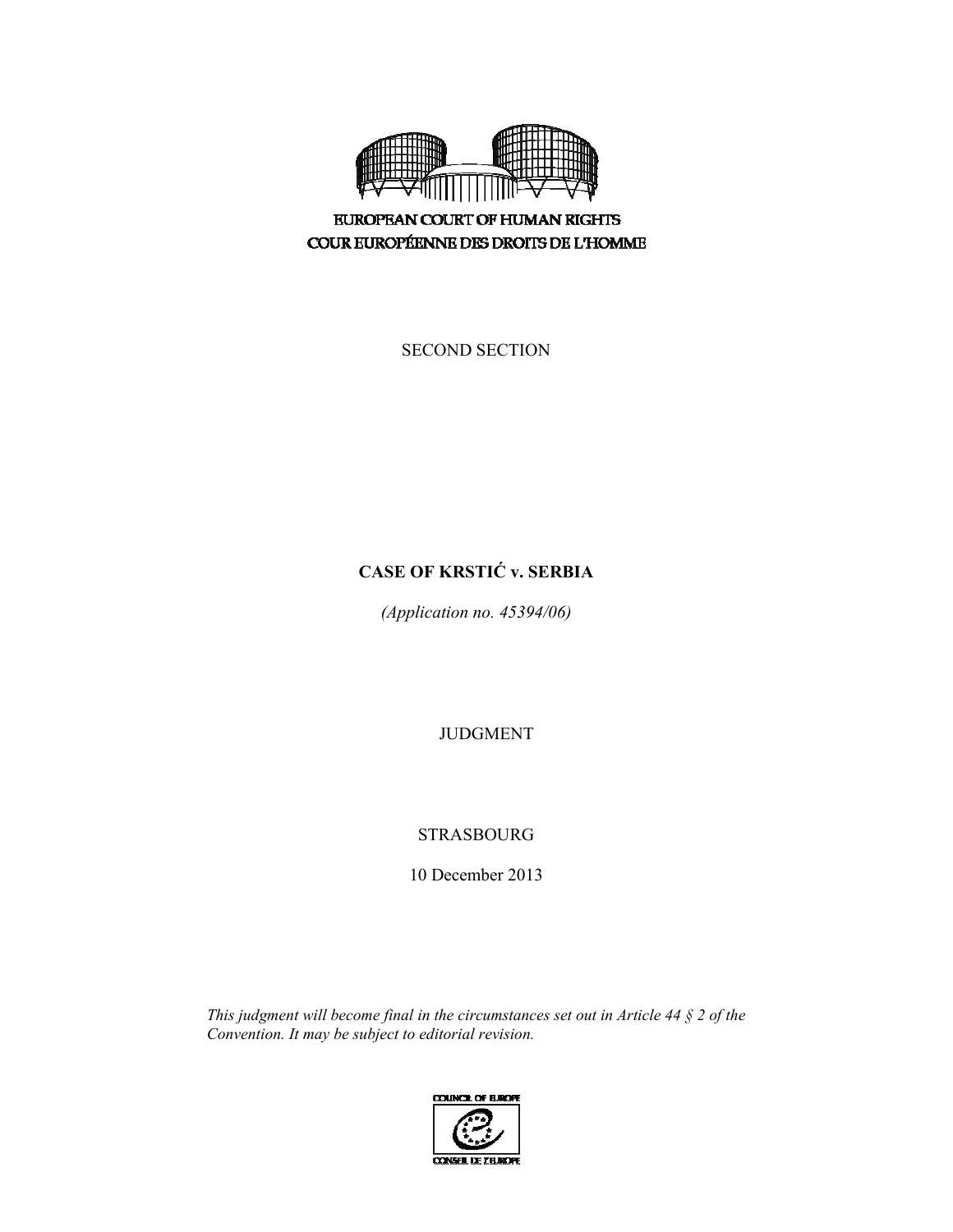#### **In the case of Krstić v. Serbia,**

The European Court of Human Rights (Second Section), sitting as a Chamber composed of:

 Guido Raimondi, *President,*  Peer Lorenzen, Dragoljub Popović, Nebojša Vučinić, Paulo Pinto de Albuquerque, Helen Keller, Egidijus Kūris, *judges,* 

and Stanley Naismith, *Section Registrar*,

Having deliberated in private on 19 November 2013,

Delivers the following judgment, which was adopted on that date:

### PROCEDURE

1. The case originated in an application (no. 45394/06) against the Republic of Serbia lodged with the Court under Article 34 of the Convention for the Protection of Human Rights and Fundamental Freedoms ("the Convention") by a Serbian national, Mr Branimir Krstić ("the applicant"), on 1 November 2006.

2. The applicant was represented by Mr T. Tošić, a lawyer practising in Pirot. The Serbian Government ("the Government") were represented by their Agent, Mr S. Carić.

3. The applicant alleged a violation of Article 6 § 1 and Article 13 of the Convention, and of Article 1 of Protocol No. 1 to the Convention, on account of the authorities' prolonged failure to enforce a final and enforceable administrative decision ordering the payment of a supplementary pension to the applicant.

4. On 30 June 2011 the application was communicated to the Government. It was also decided to rule on the admissibility and merits of the application at the same time (Article 29  $\S$  1).

# THE FACTS

### I. THE CIRCUMSTANCES OF THE CASE

5. The applicant was born in 1939 and currently lives in Pirot.

6. The facts of the case, as submitted by the parties, may be summarised as follows.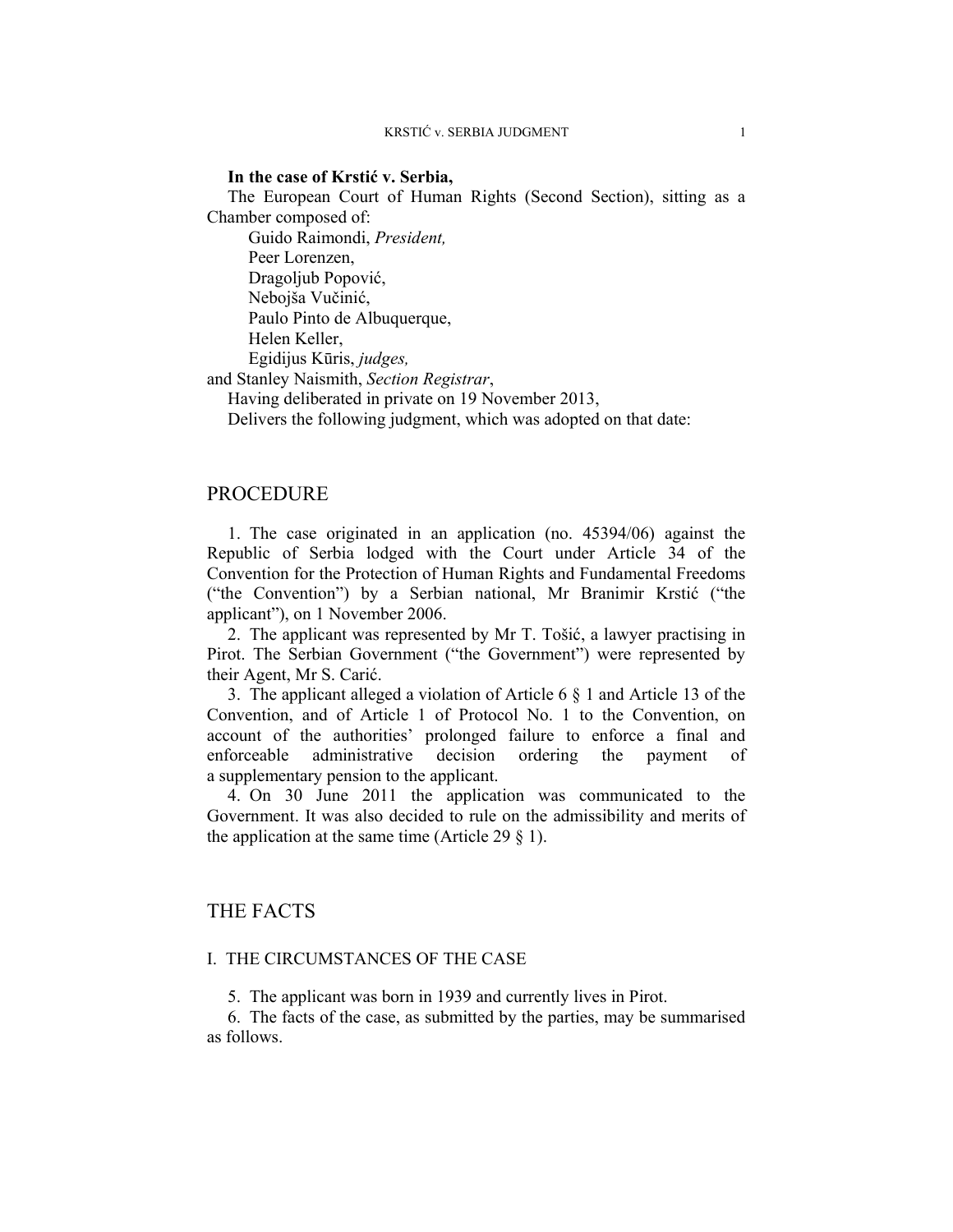#### *1. The pension-related administrative proceedings*

7. On 14 September 1990 the applicant was granted an old-age pension as from 1 September 1990 by the Pirot branch (*Filijala Pirot*) of the Serbian Pensions and Disability Insurance Fund (*Republički fond za penzijsko i invalidsko osiguranje zaposlenih* – hereinafter "the Fund").

8. Following a successful claim for unpaid wages against his former employer, on 8 December 1993 the applicant asked the Fund to amend its decision of 14 September 1990. In particular, he asked the Fund to apply a more favourable period for the calculation of his base pension and to increase his pension on account of the additional income that he had earned in the period before retirement (during 1989-90) which had not initially been taken into account (*da se utvrdi nov penzioni osnov i izvrši obračun razlike u plaćanju*).

9. Following a remittal, on 16 May 1994 the Fund issued an amended decision (hereinafter "the 1994 decision"): (i) establishing a new increased pension (14,015.66 old dinars (YUD)); (ii) establishing an increased "base pension" (*penzijski osnov*) to be applied from 1 September 1990, applying an adjustment rate of 45.30% as from 1 January 1991 and another adjustment of 28.13% as from 1 April 1994; (iii) determining that a supplementary pension should be paid on the basis of the difference between the pension received for the prior period starting on 1 September 1990 and the new pension granted retroactively by this decision; and (iv) noting that the calculations for the pension were attached to the decision and formed an integral part of it. In addition, the reasoning in the 1994 decision contained an exact figure to be used as the base pension and determined that the applicant's pension should be 85% of that amount.

10. The decision of 16 May 1994 became final on 22 July 1994.

### *2. Enforcement of the administrative decision of 16 May 1994*

11. On 31 December 2003 the applicant lodged a motion with the Pirot Municipal Court ("the Municipal Court") for the enforcement of the part of the 1994 decision concerning the outstanding supplementary pension, and also sought payment of statutory interest from 25 January 1994 on the amounts due. The applicant supplied, together with his request for enforcement, an expert's calculation determining the exact amount due.

12. On 20 January 2005 the Municipal Court issued the enforcement order as requested.

13. On 3 February 2006 the Municipal Court quashed that enforcement order following the Fund's objection (*prigovor*) that there was no proof that the 1994 decision was enforceable.

14. On 16 February 2006 the Municipal Court requested that the Fund provide it with a reissued copy of the 1994 decision containing an enforceability clause (*klauzula izvršnosti*) within three days.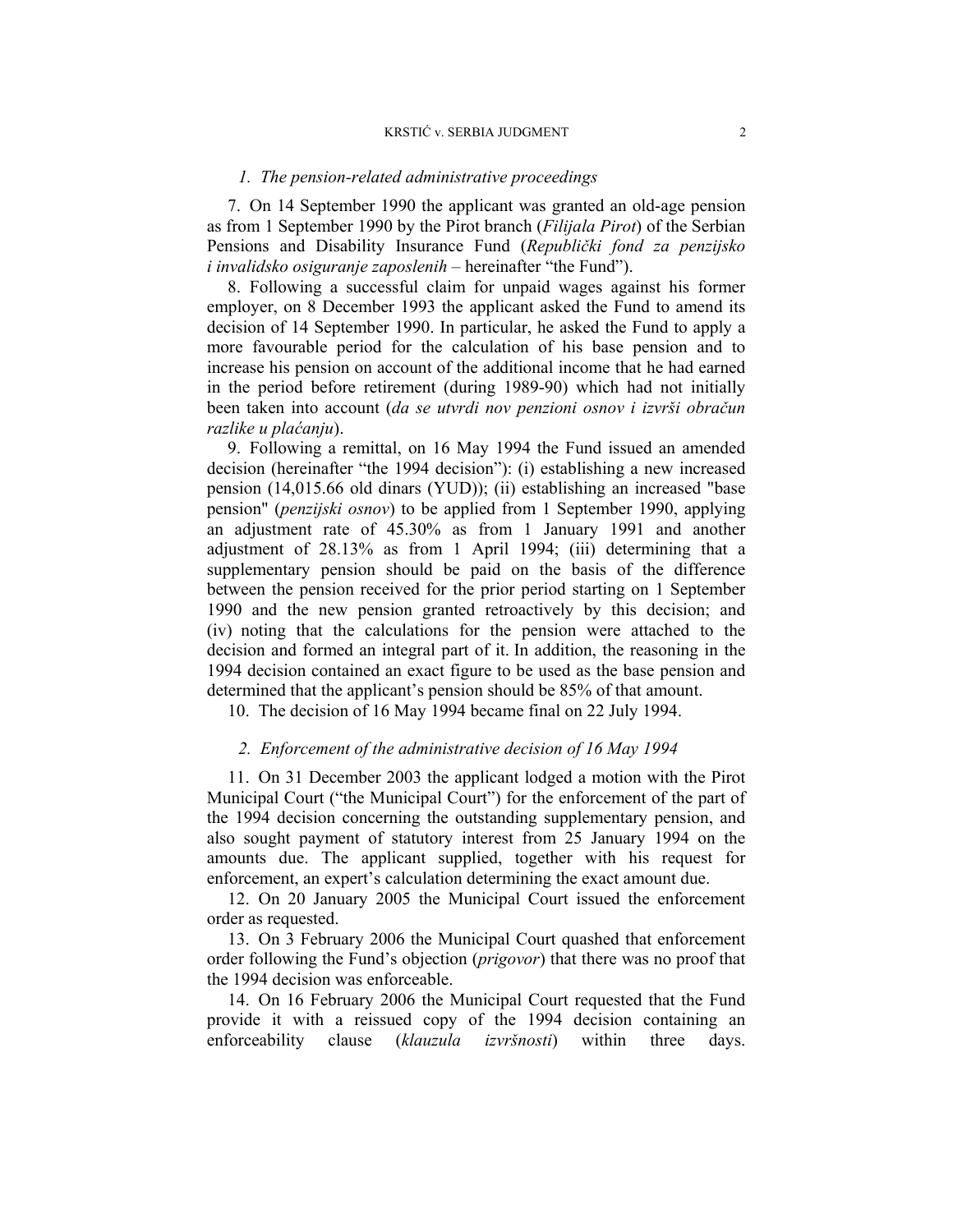On 22 February 2006 both the Fund and the applicant supplied the court with reissued copies of the 1994 decision containing an enforceability clause.

15. On 15 March 2006 the Municipal Court rejected the applicant's fresh enforcement request. The Municipal Court firstly noted that the 1994 decision had established the applicant's entitlement to a pension, his base pension and the date on which the applicant had acquired his right to a pension. The court found, however, that the decision in question was not "liable to enforcement" as it had not set the exact, total amount to be paid, which rather had been subject to recalculations depending on statistical data. It concluded that the outstanding debt should be therefore established only in special administrative proceedings conducted by the Fund's accounting department - apparently the so-called "*likvidatura*".

16. On 23 March 2006 the applicant lodged an objection against the decision of 15 March 2006, claiming that the enforcement request had contained all the figures and information necessary to calculate the amount due, also supplying an expert opinion to that effect.

17. On 26 June 2006 the Municipal Court upheld the decision of 15 March 2006. The competent panel, in particular, (i) noted, without making reference to the applicable domestic law, that the applicant should have asked for the mandatory enforcement of the 1994 decision in the administrative proceedings (*prinudno izvršenje u administrativno-upravnom postupku* (sic.)); and (ii) summarised the Supreme Court's reasoning in the preceding civil proceedings concerning the application of the principle of monetary nominalism and revaluation of the claim (see paragraph 24 below).

## *3. The applicant's civil suit and the related enforcement proceedings*

18. In the meantime, as the Fund had failed to pay the supplementary pension to the applicant, on 25 January 1996 he filed a civil claim with the Municipal Court for the determination and payment of the outstanding supplementary pension as from 1 September 1990, and also sought statutory default interest and damages to compensate him for the effects of inflation (*naknada inflatorne štete*) and maladministration on the part of the Fund.

19. During the proceedings, on 26 May 1997, a court-appointed financial expert determined the nominal amount of the supplementary pension for the period between 1 September 1990 and 24 January 1994. The expert utilised a method of revalorisation of the pecuniary claims (*metod valorizacije novčanih potraživanja*).

20. On 8 April 2001 the court obtained an additional expert report on the statutory default interest accrued as from 17 May 1994 to that date.

21. Following two remittals, on 12 June 2001 the Municipal Court, noting the pension payment slips issued between 1990 and 1994, as well as the exact amounts of the new pension and the base pension as determined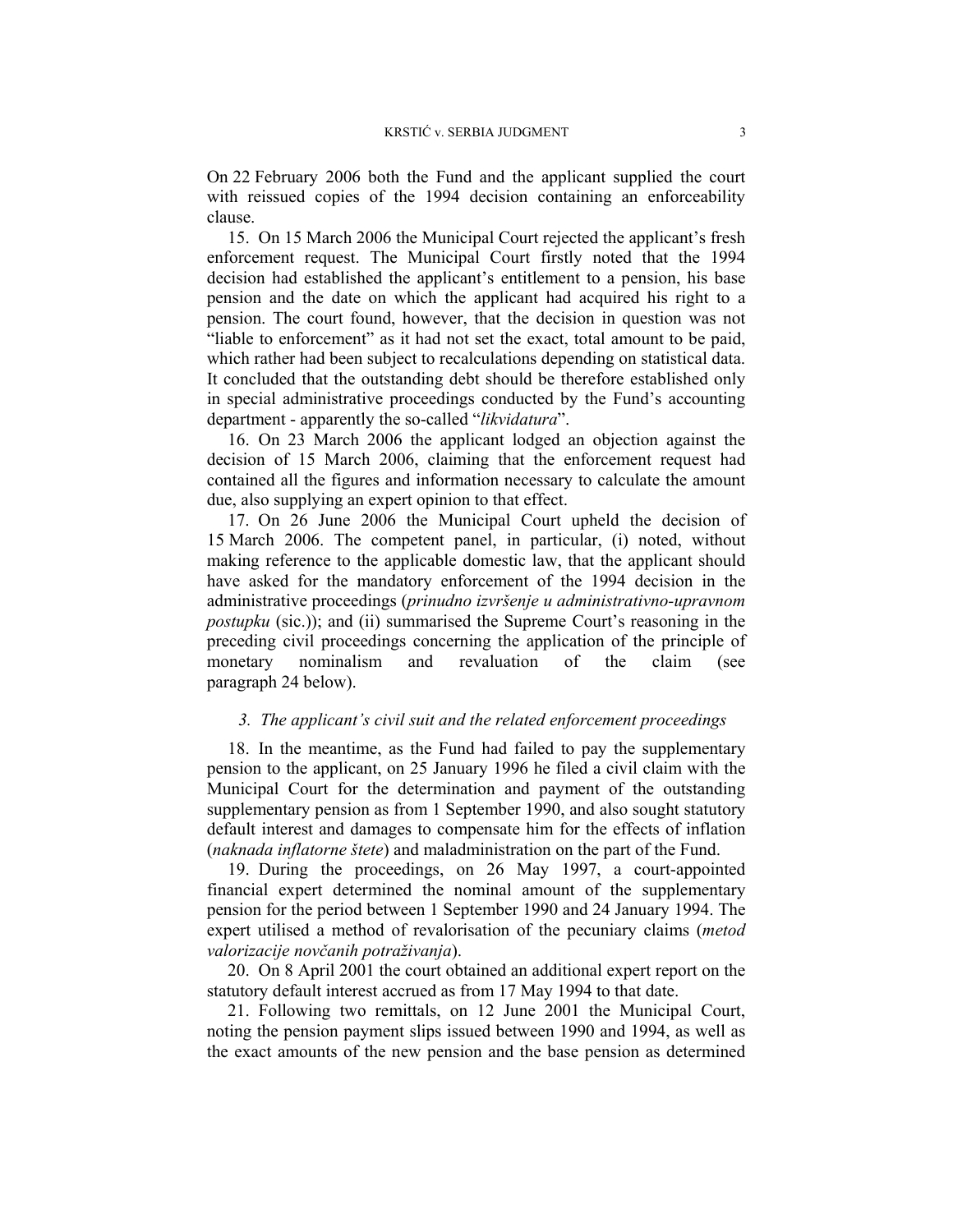by the 1994 decision, awarded the applicant the outstanding difference in the pension actually paid and the applicant's pension entitlement, plus statutory interest accrued, as well as costs.

22. On 4 December 2002 the Pirot District Court upheld the judgment of 12 June 2001. It clarified, as regards the Fund's appeal, that the impugned dispute could not be the subject of administrative proceedings, as the applicant had not challenged the lawfulness of the 1994 decision, but rather had sought the payment of the pension debt and damages.

23. Following a remittal in the enforcement proceedings, on 6 March 2003 the Municipal Court ordered the enforcement of the judgment of 12 June 2001. On 24 July 2003 the awarded amount, including the accrued statutory interest, was transferred from the debtor's account to that of the applicant.

24. Acting upon the Fund's subsequent appeal on points of law, on 19 June 2003 the Supreme Court overturned the lower courts' judgments. It stated that (i) in accordance with the law of obligations (the principle of monetary nominalism), the applicant was not entitled to damages to compensate him for the effects of inflation or any damages whatsoever in disputes of a public-law nature (such as the one in question); (ii) pension rights could only be established or enforced through administrative proceedings ("*administrativno-upravni postupak"*); (iii) even assuming that the Fund's debt was to be considered as a statutory obligation, the applicant could not be awarded statutory interest in the civil proceedings (being a condition for a revaluation of the nominal claim), as the administrative enforcement of the 1994 decision had not been sought; (iv) the applicant could arguably seek such an award in enforcement proceedings; and (v) each party should cover its own costs and expenses. Lastly, the Supreme Court appears not to have addressed the nominal debt in its judgment.

25. On 7 August 2003 the Fund filed a motion for recovery of the entire sum paid to the applicant on 24 July 2003 (see paragraph 23 above) in view of the decision of the Supreme Court of 19 June 2003.

26. On 19 September 2003 the Municipal Court issued an enforcement order whereby half of the applicant's pension was to be transferred to the Fund's account each month until the sum had been repaid in full. It would appear that for the purpose of securing the debt the Municipal Court blocked the applicant's access to his entire pension for a certain period of time.

27. By 30 August 2010 the applicant had repaid the total amount that he was required to pay in accordance with the above order.

# *4. The letter of 30 August 2001 by the Fund's Pirot Branch sent to the Government's Agent*

28. The Pirot Branch of the Fund informed the Government that it was undisputed that it had failed to pay the difference between its past payment and the applicant's pension entitlement for the period between 1 September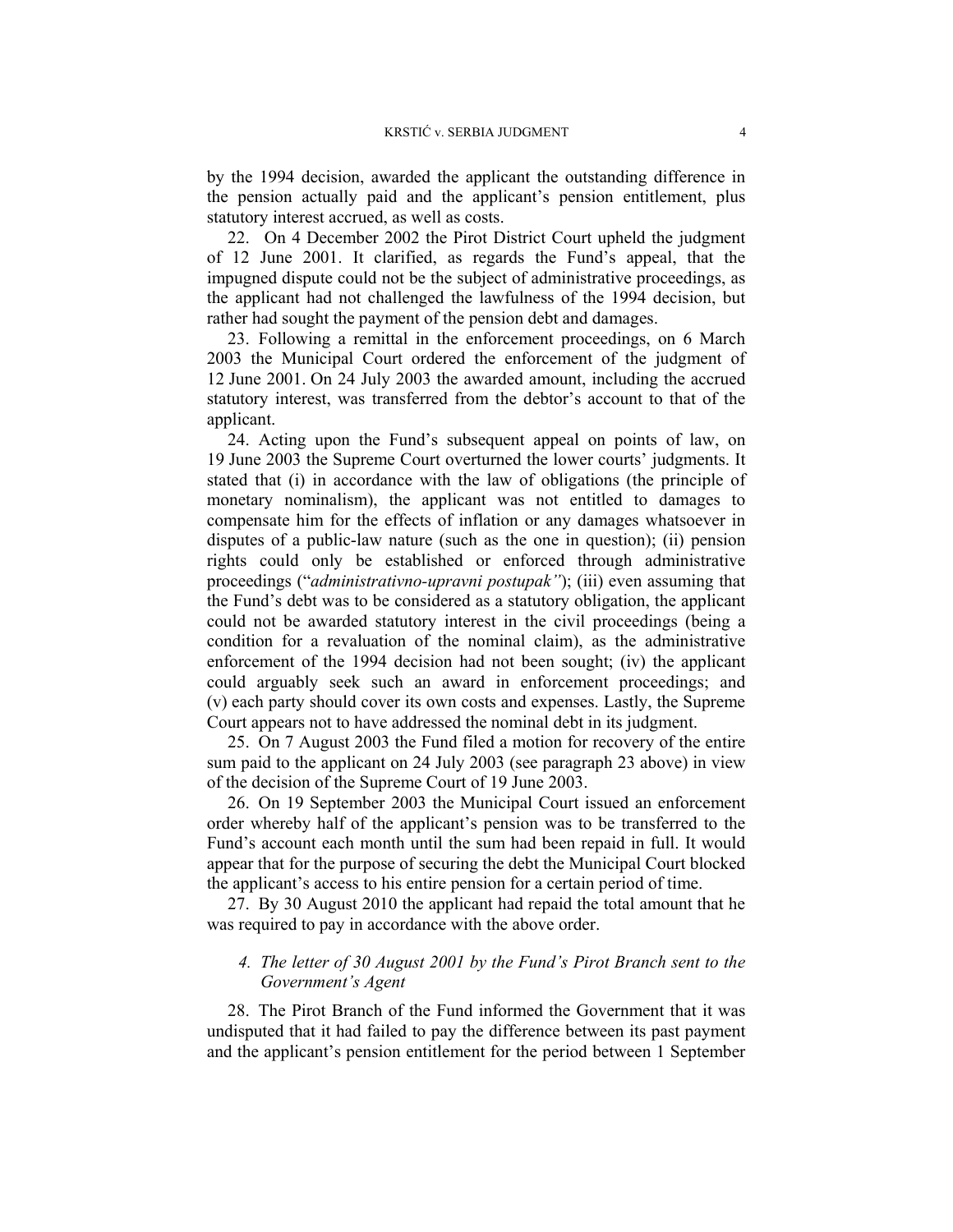1990 and 31 December 1993. In that regard, the Fund explained that it had been unable to calculate and pay its debts that arose during the period of high inflation in Serbia to all beneficiaries of the pension insurance system, including the applicant, due to limitations in its computer software (*iz tehničkih i programskih razloga*).

#### *5. Additional relevant information*

29. The pension system in Serbia is a "pay as you go" system. The Fund is a State administrative body which is tasked with awarding and administering pensions and disability insurance payments. It is a legal entity authorised to levy compulsory social insurance contributions, in accordance with the rights and obligations determined by applicable law and its internal regulations. All pension and disability insurance contributions are transferred to the Fund's accounts, together with the funds paid by the central government of the respondent State. The State guarantees the Fund's obligations.

30. In the period between 1984 and 1994, the domestic currency heavily depreciated on several occasions, resulting in its redenomination on a number of occasions. In 1993 the annual inflation rate was calculated at more than 1.5 billion per cent, while the average daily rate of inflation was nearly 100 per cent. In October 1993 the Government created a new currency unit. One new dinar was worth one million of the "old" dinars. On 24 January 1994 the government introduced the "super" dinar, equal to 10 million new dinars.

#### II. RELEVANT DOMESTIC LAW AND PRACTICE

# **A. The General Administrative Proceedings Act (Zakon o opštem upravnom postupku; published in the Official Gazette of the Federal Republic of Yugoslavia – "OG FRY" - nos. 33/97, 31/01 and 30/10)**

31. The Act came into force on 19 July 1997 and thereby repealed the General Administrative Proceedings Act 1956 (Official Gazette of the Federal National Republic of Yugoslavia, no. 52/56; Official Gazette of the Socialistic Federal Republic of Yugoslavia, nos. 10/65, 18/65, 4/77, 11/78, 32/78, 9/86 and 47/86; and OG FRY, no. 24/94). Article 290 of the 1997 Act establishes that it is applicable to all proceedings brought before the date it came into force which have not been concluded.

32. Articles 257 § 3 and 258 provide that an administrative decision whose enforcement is impossible (*rešenje čije izvršenje nije moguće*) shall be declared null and void, in whole or in part, either by the relevant authority itself or at the request of a party or a state/public prosecutor.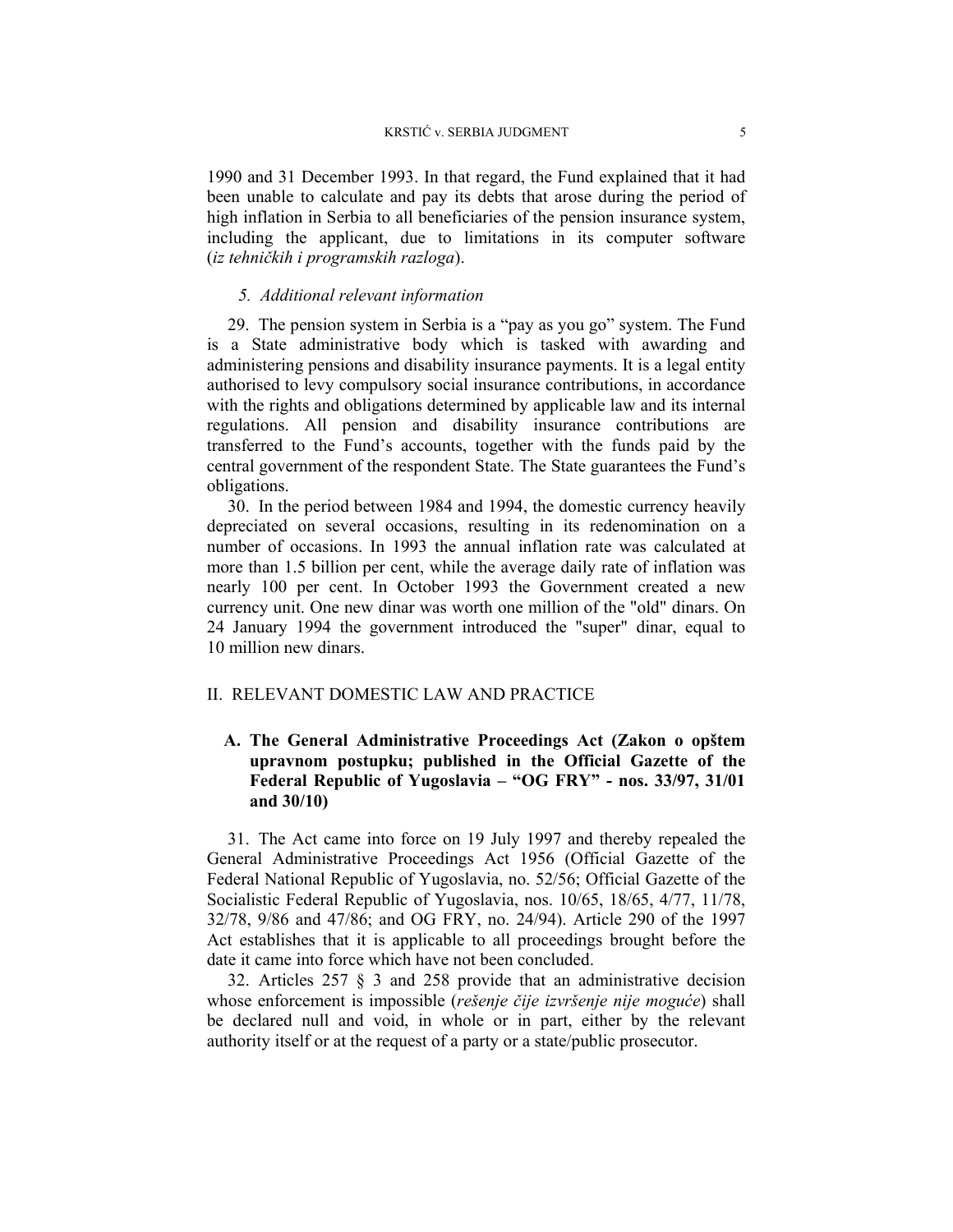33. Articles 261-278 set out the procedure to be followed concerning the enforcement of final administrative decisions.

34. Article 261 § 2 provides that an administrative decision shall be executed once it becomes enforceable (kada postane izvršna). Article  $261 \text{ }\frac{1}{2}$  (1) provides that a first-instance administrative decision shall become enforceable upon expiry of the period in which an appeal against it may be filed, if no appeal has been filed. Pursuant to Article 261 § 5, the statutory fifteen-day voluntary enforcement period, used by default if the decision does not set out any other enforcement period, starts running from the date on which the decision becomes enforceable.

35. The manner of enforcement depends on the type of obligations covered (pecuniary or non-pecuniary) in the relevant administrative decision.

36. Article 266 § 1 provides that the enforcement of non-pecuniary obligations is to be carried out by administrative bodies. In the event of administrative enforcement, the applicable procedure is set out in Articles 261-272. Article 267 § 1 states that such enforcement is to be conducted by the administrative authority which had ruled at first instance, unless otherwise provided by law. Article 268 § 1 provides, inter alia, that the authority in charge of the enforcement of an administrative decision shall, on its own motion or at the request of a party, issue an enforcement order (zaključak o dozvoli izvršenja).

37. On the other hand, Article 266 § 2 states that the enforcement of monetary obligations rendered by an administrative decision is to be carried out by the courts. Pursuant to Article 273  $\S$  1, if an administrative decision is to be executed by judicial enforcement, the authority which adopted that decision should provide a copy of the decision containing an enforceability clause (potvrda izvršnosti) (see Article 268 § 3) and transfer it to the court competent to execute it. An administrative decision containing an enforceability clause should, under Article 273 § 1, be considered as an enforcement instrument (osnov za sudsko izvršenje). Judicial enforcement is thus carried out through the application of the provisions of the applicable enforcement act and the provisions of other acts pertinent to judicial enforcement.

# **B. The Enforcement Proceedings Act 2000 (***Zakon o izvršnom postupku***; published in OG FRY nos. 28/00, 73/00 and 71/01)**

38. Article 1 provided that the Act was applicable to mandatory enforcement of a decision rendered in the course of administrative proceedings, if it had established a monetary obligation.

39. Article 4 prescribed that the court handling the enforcement proceedings was obliged to proceed urgently with the enforcement of a decision securing an established obligation. According to Article 10 § 1, the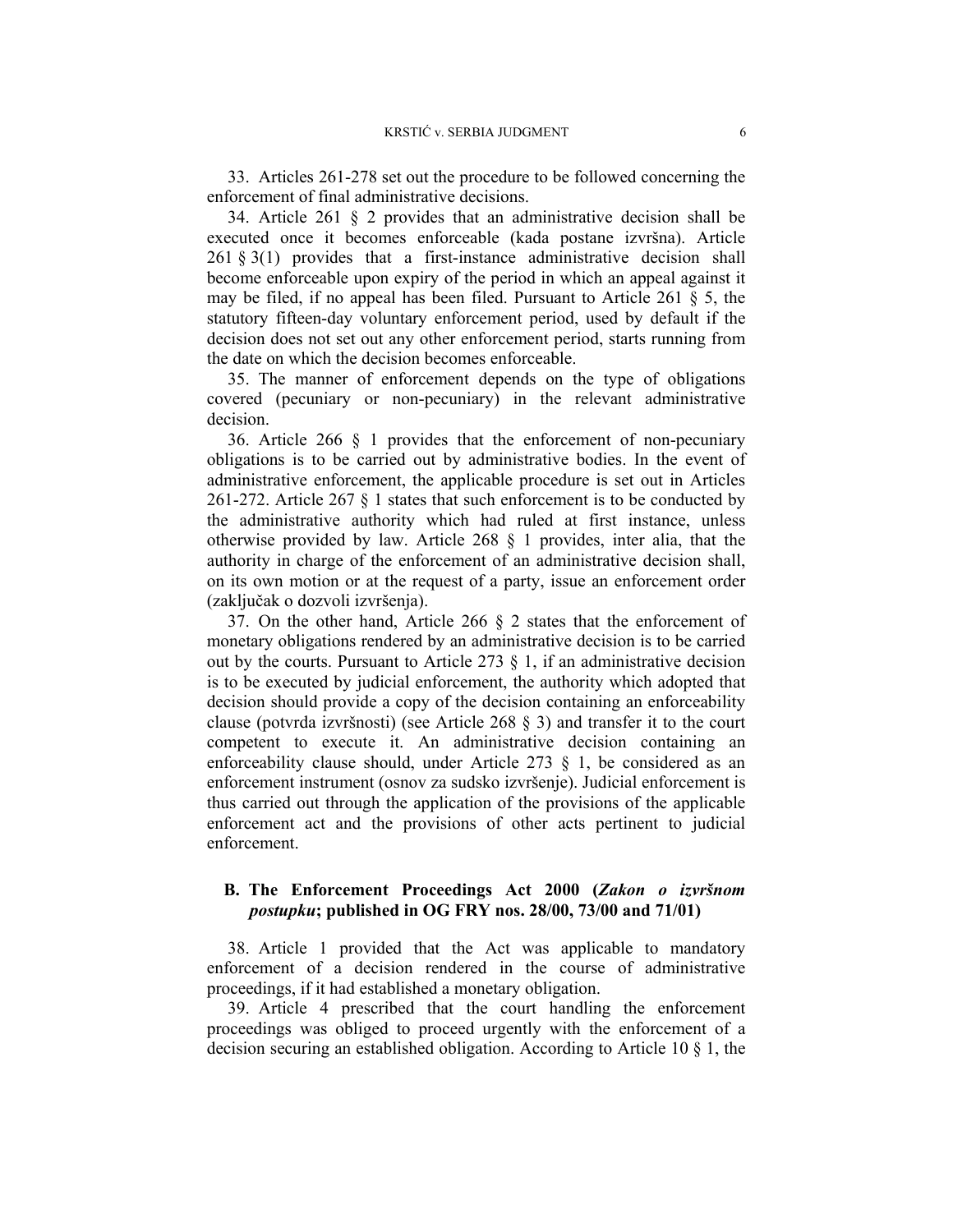competent court should decide on an enforcement request within three days from the date the request had been filed, while an appellate court should decide on an objection (*prigovor*) within fifteen days of the date it had been filed.

40. According to Article 16  $\frac{1}{2}$  2(2), an administrative decision establishing a monetary obligation fell to be considered as an enforcement instrument (*izvršna isprava*).

41. Article 18 §§ 1 and 2 stated that a decision adopted in administrative proceedings would become enforceable when it had become final and after the period for voluntary compliance with the obligation had expired.

42. Pursuant to Article 20  $\S$  1, a decision is liable for enforcement (*podobna za izvršenje*) if it identifies the debtor and creditor, the subject matter, the type of obligation to be enforced, the amount due (*obim*) and the deadline for enforcement. Should the period for voluntary compliance have been omitted, it should be determined by the enforcement request.

43. According to Article 37, when administrative enforcement was to be carried out by a civil court which had not adopted the decision whose enforcement was requested, a copy of the decision containing an enforceability clause should be supplied by the body which had adjudicated at first instance together with a request for enforcement.

44. Article 39 § 4 provided that a decision to reject an enforcement request in full or in part should be fully reasoned (*obrazloženo*).

# **C. The Enforcement Proceedings Act 2004 (published in the Official Gazette of the Republic of Serbia – "OG RS" - no. 125/04)**

45. The Enforcement Proceedings Act 2000, which was in force at the commencement of the enforcement proceedings in this case, was repealed by the Enforcement Proceedings Act 2004, which came into force on 23 February 2005. In accordance with Article 304 of the 2004 Act, all enforcement proceedings instituted prior to 23 February 2005 were to be concluded pursuant to the 2000 Act.

# **D. The Practice Direction adopted by the Supreme Court's Civil Division on 15 November 2005 (published in Case-law Bulletin of the Supreme Court nos. 3/05 and 1/11;** *Pravno shvatanje Građanskog odeljenja Vrhovnog sud Srbije, sa obrazloženjem, utvrdjeno na sednici od 15. novembra 2005. godine***)**

46. The Supreme Court of Serbia adopted the Practice Direction, in response to the suspensions of pension payments in Kosovo, in order to set out the general principles as regards the restrictions/suspensions of pension rights, and to give guidance as to which domestic authorities, judicial or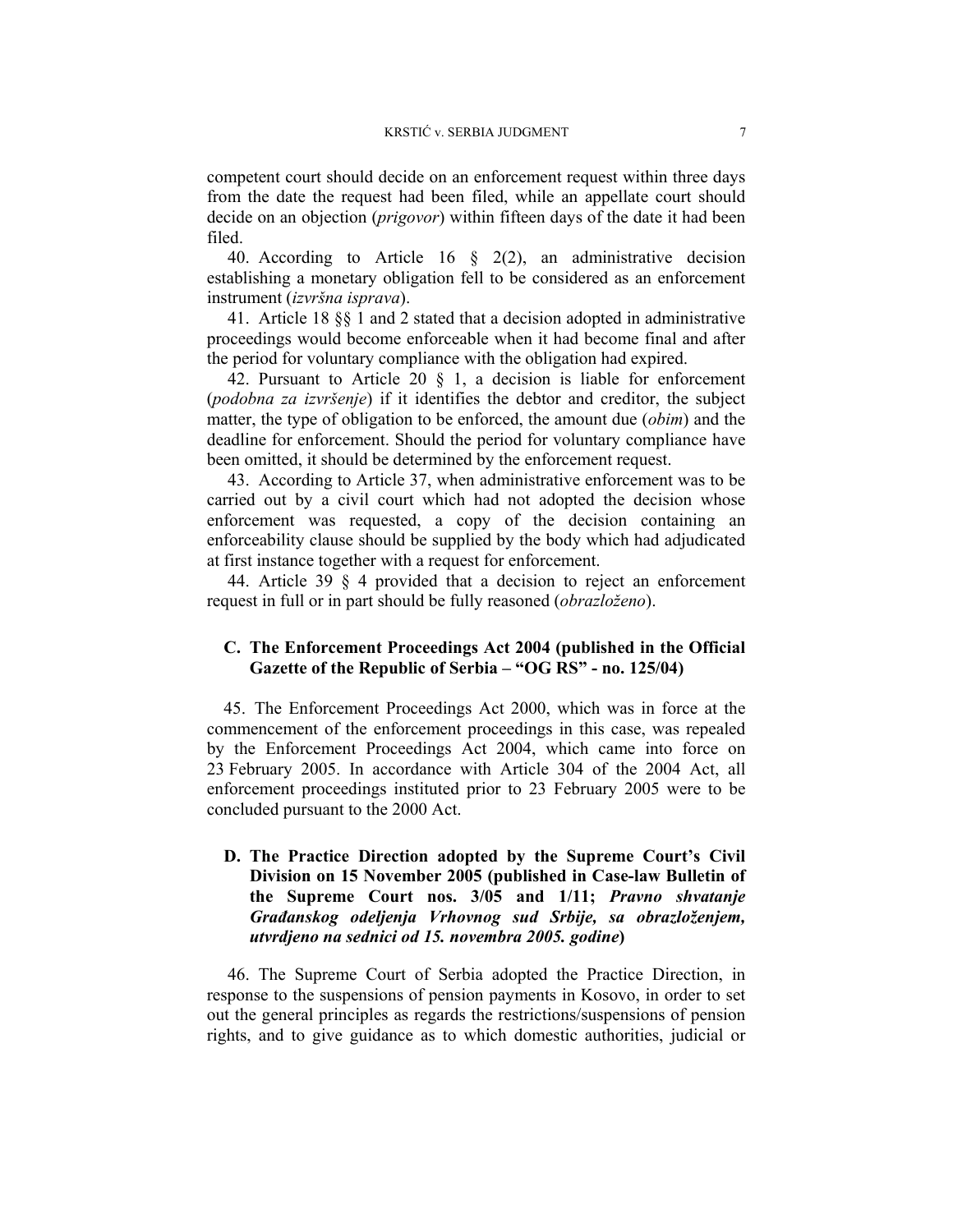administrative, are invested with jurisdiction in different types of pensionrelated matters.

47. The Practice Direction states that administrative proceedings (*upravni postupak*) before the Fund and, if need be, judicial review proceedings (*upravni spor*) would be the appropriate avenue to challenge the legality of the Fund's decisions establishing one's pension rights or the amount of pension to be paid, or those restricting and terminating one's pension rights.

48. It further explains that the enforcement of final decisions of the Fund shall be carried out by the civil courts in the course of enforcement proceedings, which are to be governed by the provisions of the Enforcement Proceedings Act.

49. Lastly, the Practice Direction also notes that the civil courts are, in this regard, competent to adjudicate cases involving claims of maladministration (*nezakonit i nepravilan rad*) on the part of the Fund.

# **E. The relevant case-law of the Administrative Court of Serbia declaring judicial review proceedings an inappropriate legal avenue as regards the non-enforcement of the Fund's decisions (U 19497/10 (2005); 25 August 2010)**

50. The claimant had initiated an administrative dispute concerning the Fund first-instance and appellate bodies' failure to issue a decision upon his request for payment of outstanding pension as established by a 1999 decision of the Fund. The Administrative Court rejected his claim brought before it. Specifically, the Administrative Court declared that the two Fund's bodies lacked jurisdiction *ratione materiae* to consider the claimant's request. Relying on Article 266 § 2 of the General Administrative Act, the Administrative Court directed the claimant to file an enforcement request with the competent civil court, rather than have recourse to the administrative dispute procedure.

### **F. The relevant practice of the Serbian courts as to whether an act is liable to enforcement**

51. In the interpretation of the legislation concerning enforcement matters, the Serbian courts have frequently outlined the circumstances in which a decision is liable to enforcement, as it is not considered sufficient for a claimant to simply have an enforceable decision in his or her favour (High Commercial Court, Pž. 2720/82 and 3763/83).

52. The courts have found enforcement requests to be well founded even if the obligation of the debtor has not been precisely determined (Kragujevac District Court, Gž. 293/95). In addition, the precise details of the obligation do not necessarily have to be contained in the operative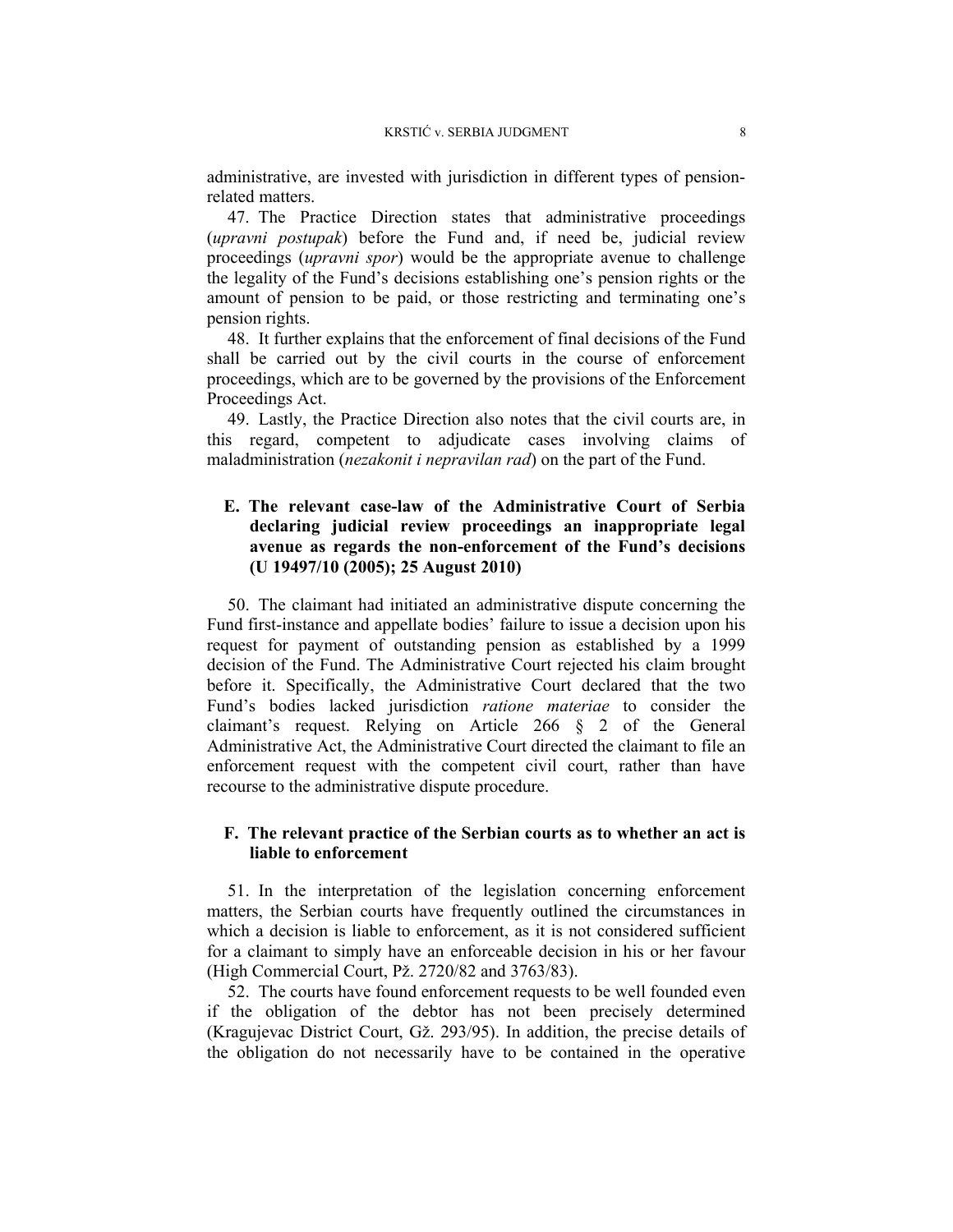provisions of the decision, the courts handling enforcement matters being obliged to enforce a debt if the reasoning in the decision gives sufficient details to determine the total obligation of the debtor. Should that be the case, the courts are to instruct the creditor to supplement his enforcement request in accordance with such reasoning (Supreme Court, Gž. 108/86, in the context of the surface and boundaries of a plot of land). A decision in criminal proceedings which awards undetermined costs to a party, but leaves it to the accounting department of a State authority to determine the relevant amount, is also considered as a decision liable to enforcement (Supreme Court, decision no. 2319/02 of 4 September 2002).

# **G. The Organisation of the Courts Act 2001 (***Zakon o uređenju sudova***; published in OG RS nos. 63/01, 42/02, 27/03, 29/04, 101/05 and 46/06)**

53. Article 4 provides that a court of law cannot refuse to consider a claim in respect of which its jurisdiction has been established by law or the **Constitution** 

# **H. The Statutory Interest Act (***Zakon o visini stope zatezne kamate***; published in OG FRY no. 9/01 and OG RS no. 31/11)**

54. Article 1 provides that statutory interest shall be paid as from the date of maturity of a recognised monetary claim until the date of its settlement. Article 2 states that such interest shall be calculated on the basis of the official consumer price index plus another 0.5% monthly.

# **I. The Obligations Act (***Zakon o obligacionim odnosima***; published in OG SFRY nos. 29/78, 39/85, 45/89, 57/89 and OG FRY no. 31/93)**

55. Article 394 provides for the principle of monetary nominalism. According to this principle, when an obligation concerns a sum of money, the debtor is bound to pay the number of monetary units in which the obligation is expressed (that is, its nominal value), unless the law provides otherwise.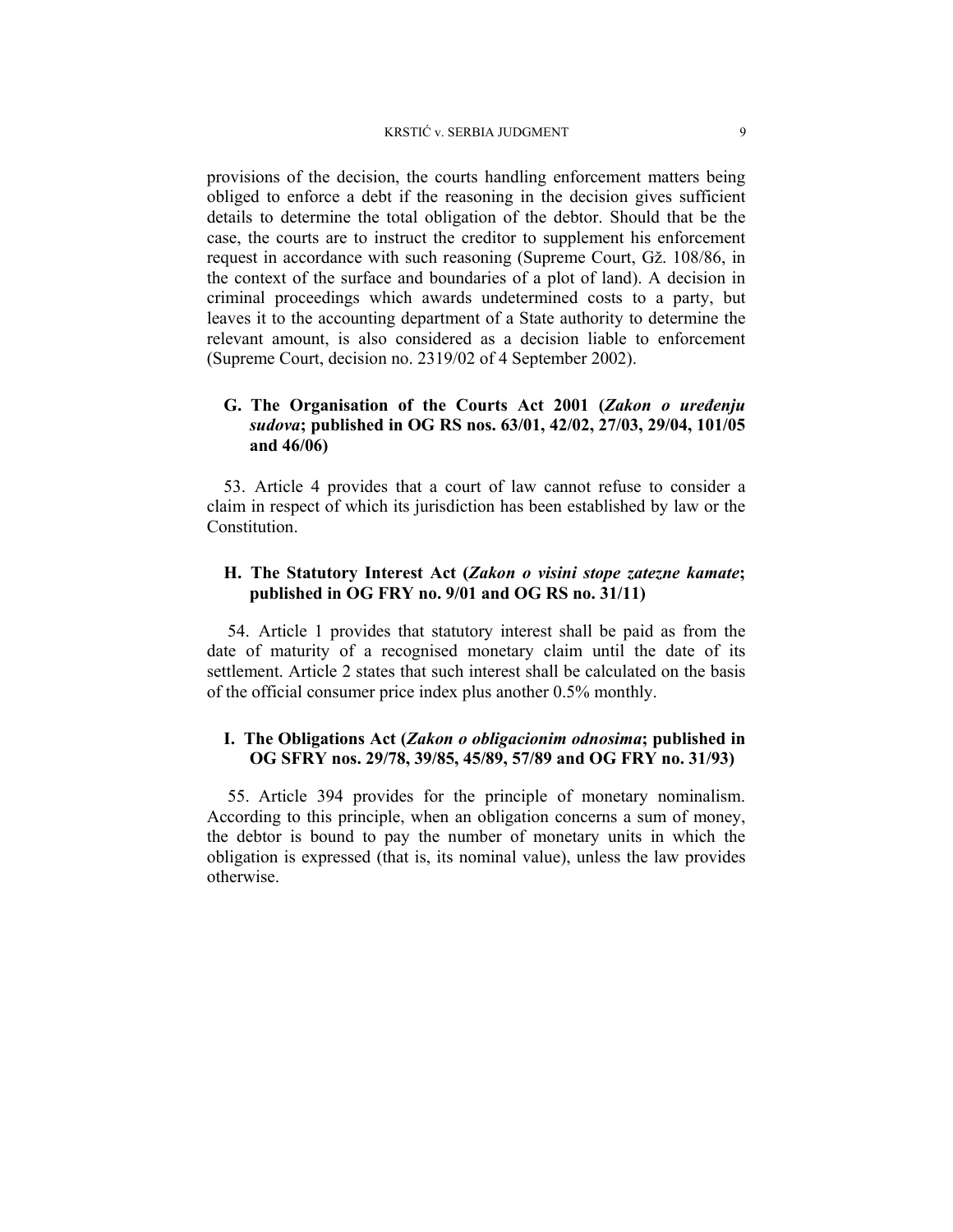# THE LAW

# I. ALLEGED VIOLATION OF ARTICLE 1 OF PROTOCOL NO. 1 TO THE CONVENTION AND ARTICLES 6 AND 13 OF THE **CONVENTION**

56. The applicant complained under Article 6 of the Convention and Article 1 of Protocol No. 1 to the Convention that the respondent State had failed to enforce a final and enforceable decision of 16 May 1994 rendered in his favour and that he had been unable to obtain payment of the difference between the pension actually paid to him and the pension for the period between September 1990 and December 1993 as awarded to him by that decision. The applicant also complained under Article 13 that he had had no effective domestic remedy by which he could have had the 1994 decision enforced.

57. These provisions provide, in their relevant parts, as follows:

#### **Article 6**

"In the determination of his civil rights and obligations ... everyone is entitled to a fair ... hearing ... by [a] ... tribunal ..."

#### **Article 13**

"Everyone whose rights and freedoms as set forth in [the] Convention are violated shall have an effective remedy before a national authority notwithstanding that the violation has been committed by persons acting in an official capacity."

#### **Article 1 of Protocol No. 1**

"Every natural or legal person is entitled to the peaceful enjoyment of his possessions. No one shall be deprived of his possessions except in the public interest and subject to the conditions provided for by law and by the general principles of international law."

#### **A. Admissibility**

# *1. Compatibility ratione personae (the applicant's "victim status") and/or abuse of the right of petition*

58. The Government submitted that the applicant had ceased to be a victim of the alleged violations of the Convention, within the meaning of Article 34 of the Convention, by virtue of the fact that he had collected his entire claim for supplementary and indexed-linked pension, together with statutory interest and damages (see paragraph 23 above). Alternatively, the Government argued that the applicant had abused his right of petition given that he had failed to inform the Court of this fact, which was critical for the outcome of the proceedings before it.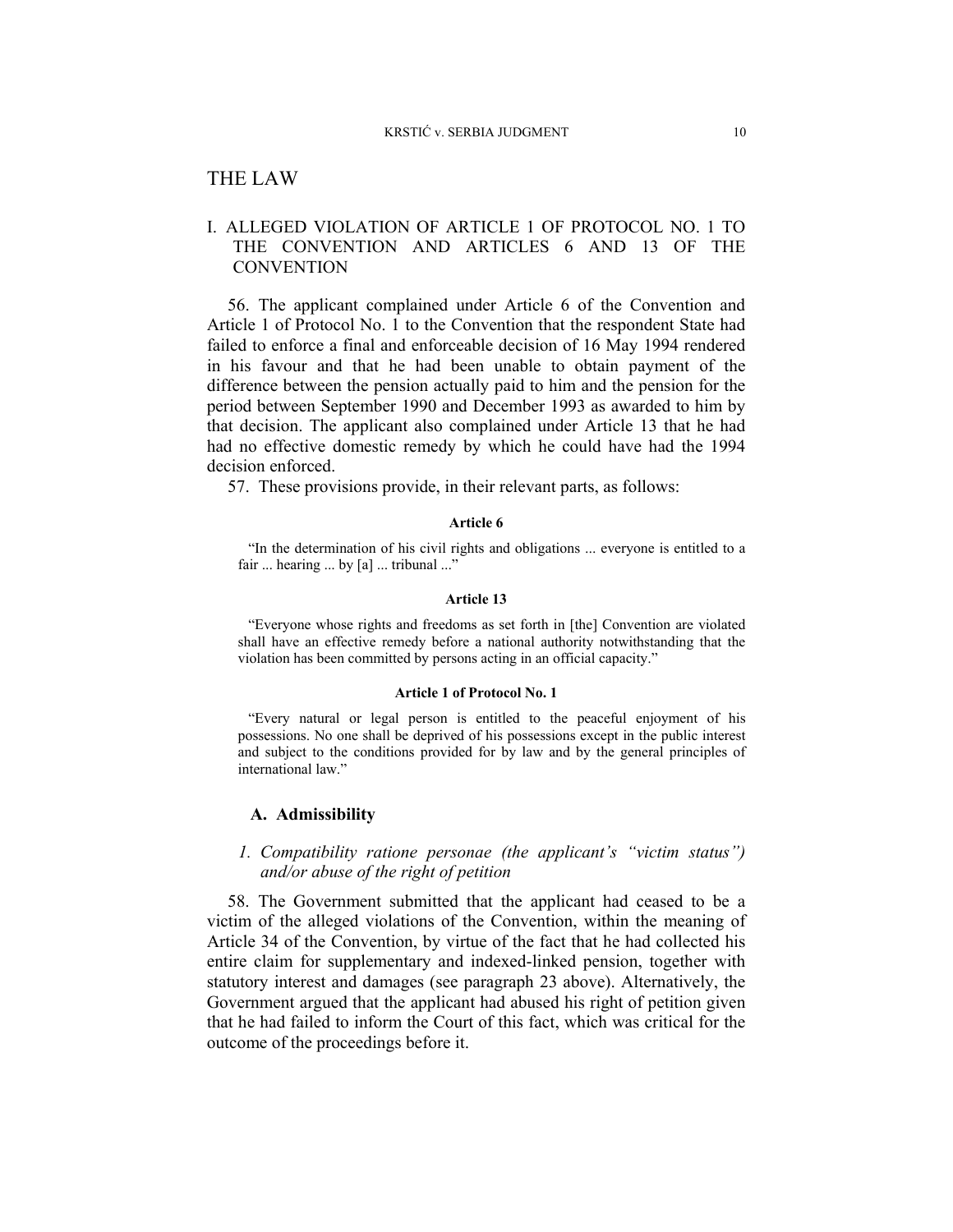59. The applicant claimed that he had not considered the events in question to be relevant to the Court's examination, given that he had eventually had to return the entire amount awarded in the civil proceedings.

60. As to the applicant's victim status, the Court reiterates that a decision or measure favourable to the applicant is not in principle sufficient to deprive him of his status as a "victim" unless the national authorities have acknowledged, either expressly or in substance, and then afforded redress for, the breach of the Convention (see, for example, *Dalban v. Romania* [GC], no. 28114/95, § 44, ECHR 1999-VI). Quite apart from the issues of meaningful redress for or a comprehensive acknowledgment of the violations allegedly suffered, the Court notes that, in any event, the applicant had to pay back the entire amount awarded (see paragraphs 25-27 above) and that he has continued to be affected by the non-enforcement of the 1994 decision. The Court therefore finds that the applicant has retained his victim status for the purposes of Article 34 of the Convention and dismisses the Government's objection in this regard.

61. Regarding the second objection, although the applicant could clearly have been more specific in his application about the outcome of the enforcement proceedings, information which was known to him from the outset (see *Kerechashvili v. Georgia* (dec.), no. 5667/02, 2 May 2006, and contrast with *Al-Nashif v. Bulgaria*, no. 50963/99, § 89, June 20, 2002; see also, in general, *Miroļubovs and Others v. Latvia*, no. 798/05, §§ 62 and 65, 15 September 2009), the Court notes that the applicant supplied to the Court, together with the application form, copies of all relevant judgments in the relevant civil proceedings. In these circumstances, accepting the importance of that information, the Court considers that the applicant did not try to deliberately mislead the Court in his pleadings (see paragraph 59 above; see also *Hüttner v. Germany* (dec.), no. 23130/04, 9 June 2006, and *Predescu*, no. 21447/03, §§ 25-26, 2 December 2008).

62. It follows that the Government's objections as regards compatibility *ratione personae* and abuse of the right of petition must be dismissed.

# *2. Compatibility* ratione temporis *as regards the complaint of lack of access to court*

63. Relying on the Court's findings in the case of *Blečić v. Croatia* (*Blečić v. Croatia* [GC], no. 59532/00, §§ 63-69, ECHR 2006-III), the Government submitted that the Court lacked temporal jurisdiction to deal with the alleged violation of the applicant's right of access to court, which related to events that had taken place before 3 March 2004, the date on which the Convention had entered into force in respect of Serbia ("the ratification date"). Specifically, the applicant's complaint concerned the outstanding supplementary pension for the period between 1990 and 1993 and, further, the allegedly ineffective and inadequate civil proceedings for damages, which the applicant submitted had deprived him of access to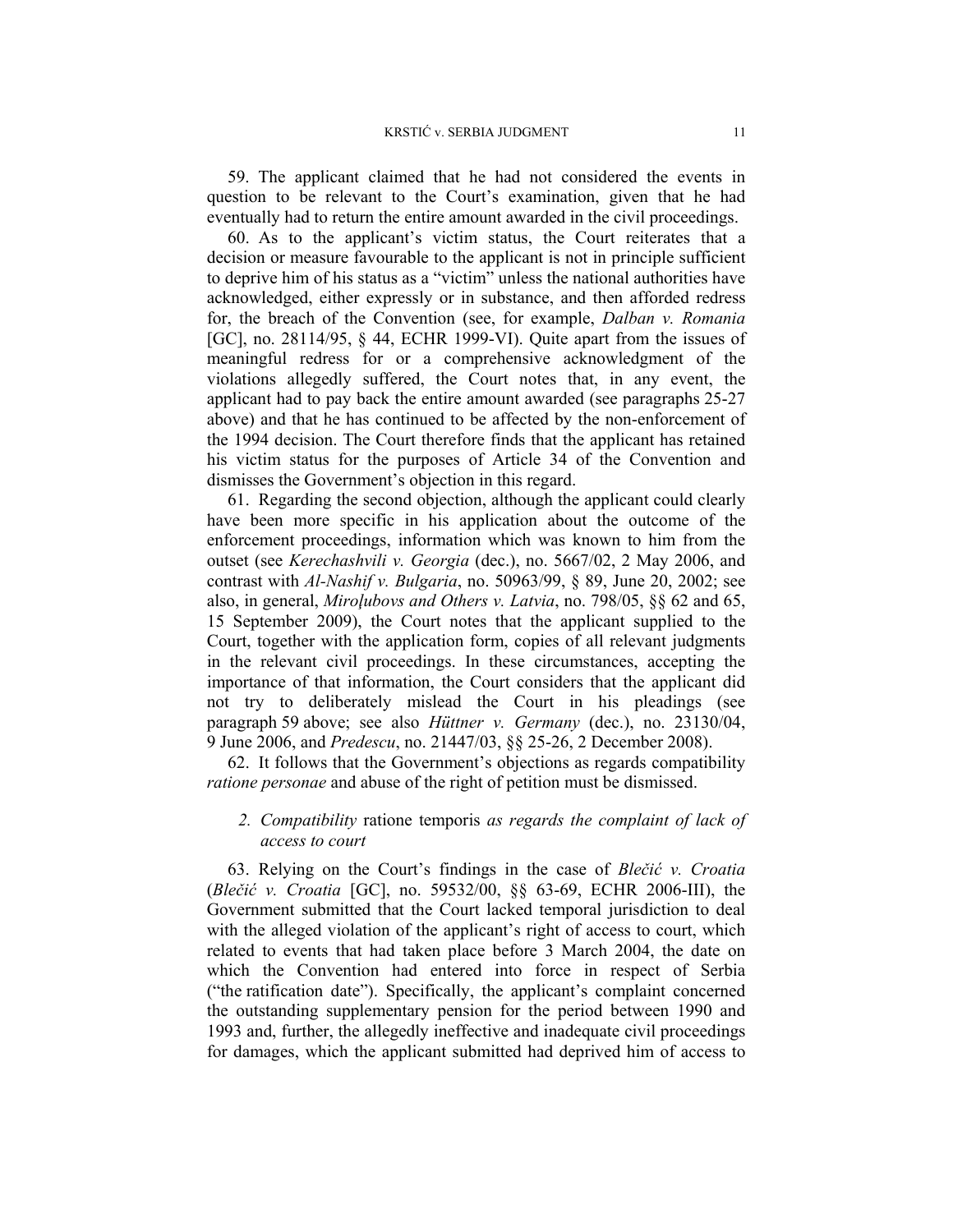court, had been terminated in 2003 (see paragraph 24 above). The Government also submitted, albeit in another context, that on 24 January 1996 the Fund had informed the applicant by letter that it had not paid the supplementary pension for the period between 1 September 1990 and 31 December 1993. In doing so, the Fund had explained that, as Serbia had been affected by hyperinflation during the said period for which the difference in pension was to be calculated, it had been impossible for it to calculate the exact amount to be paid in new dinars by converting that debt (*konverzija obračunate razlike za navedeni period*). The Court was not provided with a copy of that letter.

64. The applicant did not comment.

65. It is beyond dispute that, in accordance with the general rules of international law, the provisions of the Convention do not bind a Contracting Party in relation to any act or fact which took place or any situation which ceased to exist before the date of the entry into force of the Convention with respect to that Party (see *Blečić v. Croatia* [GC], cited above, § 70). In this respect, the Convention imposes no specific obligation on the Contracting States to provide redress for wrongs or damage caused prior to that date (see *Kopecký v. Slovakia* [GC], no. 44912/98, § 38, ECHR 2004-IX). From the ratification date onwards, however, the State's acts and omissions must conform to the Convention and its Protocols, meaning that all subsequent acts and omissions fall within the Court's jurisdiction even where they are merely extensions of an already existing situation (see, for example, *Yağcı and Sargın v. Turkey*, 8 June 1995, § 40, Series A no. 319-A, and *Almeida Garrett, Mascarenhas Falcão and Others v. Portugal*, nos. 29813/96 and 30229/96, § 43, ECHR 2000-I).

66. The Court observes from the outset that the applicant did not complain before it about the loss of value of the supplementary pension awarded as a result of inflationary processes, nor did he complain of his unsuccessful litigation before the Supreme Court in respect of damages to compensate him for the effects of inflation (see, in that regard, *Todorov v. Bulgaria*, no. 39832/98, 18 January 2005; *Mancheva v. Bulgaria*, no. 39609/98, 30 September 2004; *Rudzinska v. Poland* (dec.), no. 45223/99, ECHR 1999-VI; G*ayduk and Others v. Ukraine* (dec.), nos. 45526/99 et seq., ECHR 2002-VI; *Ryabykh v. Russia*, no. 52854/99, ECHR 2003-IX; and *Čular v. Croatia*, no. 55213/07, 22 April 2010). The applicant's complaint under Article  $6 \S 1$  of the Convention instead concerned the partial non-enforcement of the final 1994 decision, in conjunction with the authorities' continued failure to bring mandatory enforcement proceedings in respect of this decision.

67. While certain of the Fund's debts which originated from the period of hyperinflation and enormous depreciation of the domestic currency may have ceased to exist, such circumstances fall to be raised and examined prior to a final domestic judicial determination of a case (see, in respect of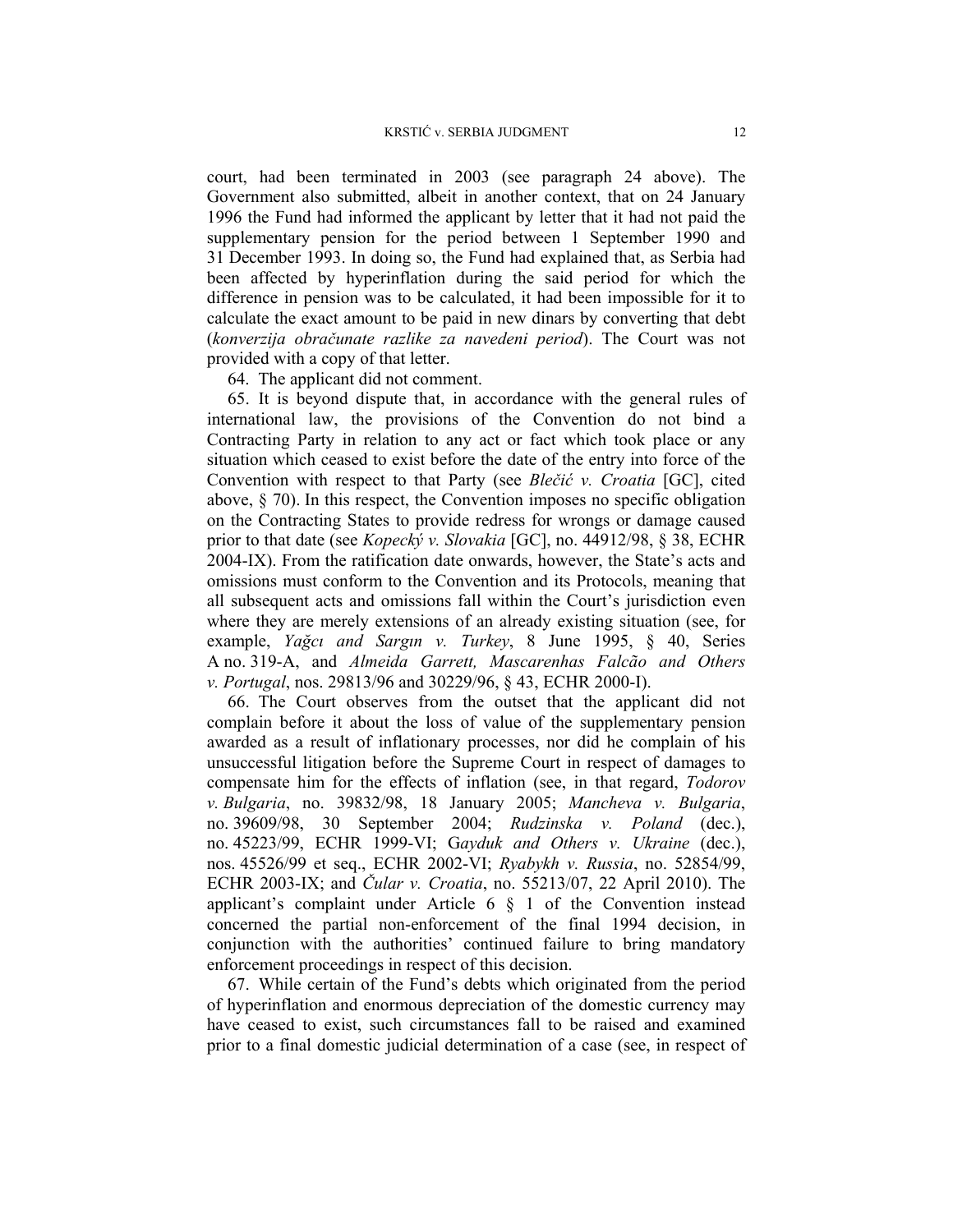final judicial decisions, *Jeličić v. Bosnia and Herzegovina*, no. 41183/02, § 44, ECHR 2006-XII; see also *Brumărescu v. Romania* [GC], no. 28342/95, § 61, ECHR 1999-VII). In the instant case, the Fund, the competent administrative authority empowered to order the payment of a pension, acknowledged its debts following the last devaluation of the domestic currency and the conversion to the new currency, by a decision that has not been appealed, amended or invalidated (revoked) by any subsequent administrative or judicial decision on the basis that it is impossible for the decision to be enforced (see paragraphs 9, 10 and 32 above). Moreover, the Fund provided a copy of the decision containing an enforceability clause in 2006, that is to say following the ratification date (see paragraph 14 above). Further, the Supreme Court stated that the applicant had no right to damages to compensate him for the effects of inflation during the relevant period, but did not exclude his entitlement to a supplementary pension in the original amount claimed, together with statutory interest (see paragraph 24 above). Lastly, the Government repeated on several occasions that the applicant is still entitled to the original amount claimed, plus statutory interest, and did not attempt to justify the nonenforcement by the extinguishment of the debt or any inability to enforce the decision.

68. Having regard to these considerations, the Court considers that the applicant's entitlement to enforcement subsisted subsequent to the Convention's entry into force on 3 March 2004 and observes that the impugned non-enforcement has continued to date (see, *mutatis mutandis*, *Kostić v. Serbia*, no. 41760/04, § 46, 25 November 2008). Against this background, the Court is competent to examine events from 3 March 2004 onwards, the date of ratification of the Convention and Protocol No. 1 by Serbia. It may, however, have regard to facts occurring prior to ratification inasmuch as they could be considered to have created a situation extending beyond that date or may be relevant for the understanding of facts occurring after that date (see *Broniowski v. Poland* (dec.) [GC], no. 31443/96, §§ 74-77, ECHR 2002-X).

69. The Government's plea of inadmissibility on the ground of lack of jurisdiction *ratione temporis* must accordingly be rejected.

# *3. Exhaustion of domestic remedies*

70. Finally, the Government submitted that the applicant had not exhausted domestic remedies. They argued, in particular, that the applicant had not availed himself properly of the ability to seek administrative enforcement of the impugned decision or, to institute, if needed, an administrative law claim before the Administrative Court. As regards the latter avenue, the Government relied on the Administrative Court's decision of 25 August 2010 (see paragraph 50 above) and the Court's finding in the cases of *Juhas Đurić v. Serbia,* no. 48155/06, 7 June 2011, *Jovičić v. Serbia*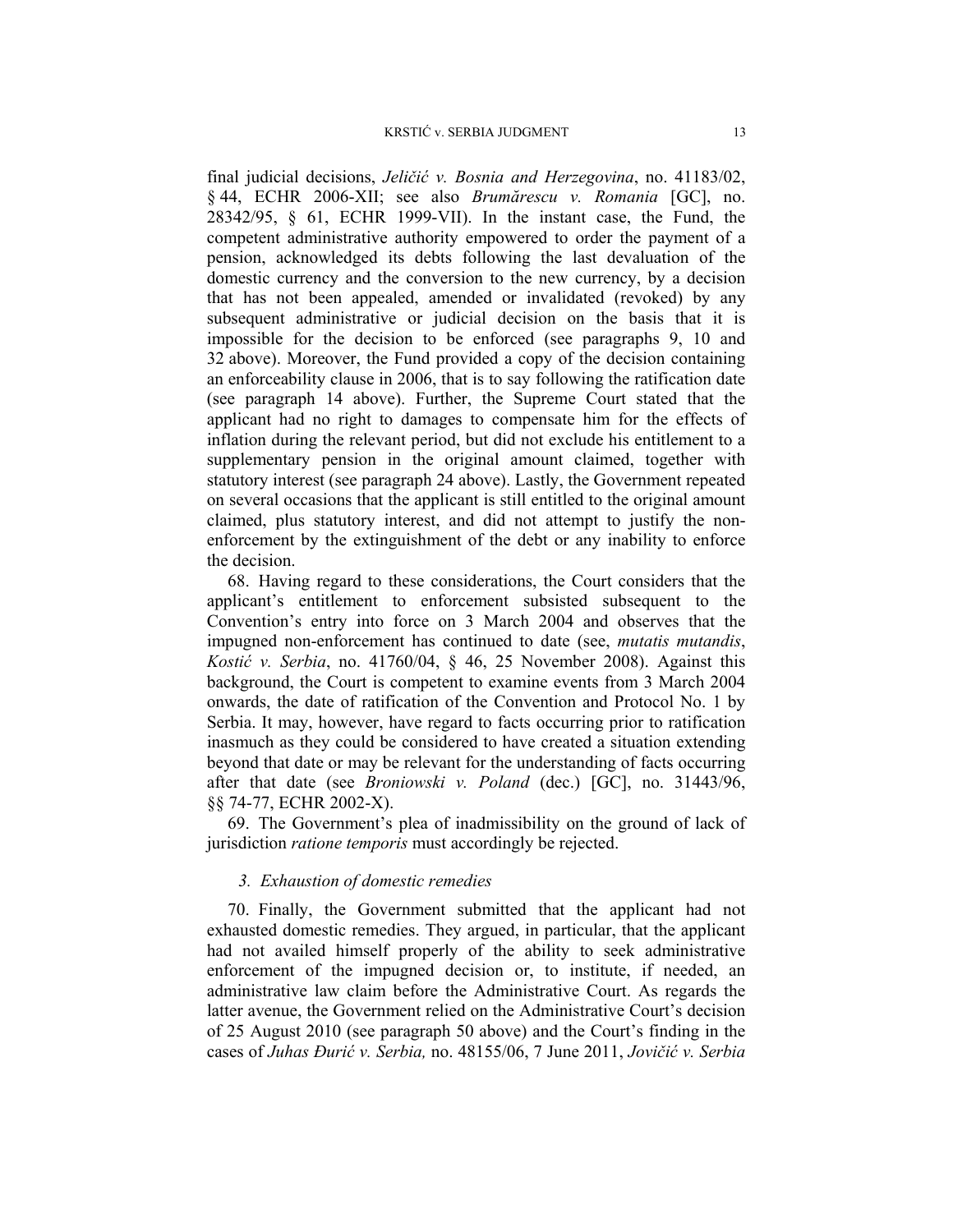(dec.), no. 42716/11, 12 February 2013, and *Mihailović v. Serbia* (dec.), no. 39275/12, 12 February 2013.

71. The rule of exhaustion of domestic remedies referred to in Article 35 § 1 of the Convention requires applicants to first use the remedies provided by the national legal system, thus dispensing States from answering before the Court for their acts before they have had an opportunity to put matters right through their own legal system. The only remedies which an applicant is required to avail himself of are those that relate to the breaches alleged and which are at the same time available and sufficient. The burden of proof is on the Government claiming non-exhaustion to satisfy the Court that an effective remedy was available in theory and in practice at the relevant time; that is to say that the remedy was accessible, capable of providing redress in respect of the applicant's complaints, and offered reasonable prospects of success (see, among other authorities, *Akdivar and Others v. Turkey*, 16 September 1996, § 68, *Reports of Judgments and Decisions* 1996-IV, and *Lukenda v. Slovenia*, no. 23032/02, § 44, 6 October 2005).

72. In the Court's view, the questions of which domestic authority is invested with jurisdiction as regards the enforcement of the Fund's pensionrelated decisions establishing that it has a pecuniary obligation vis-à-vis individuals and whether the applicant exhausted all available and effective domestic remedies inevitably intertwine with the substance of his complaints under Article 6 of the Convention and Article 1 of Protocol No. 1. Hence, to avoid prejudging the latter issue, both questions should be examined together. Accordingly, the Court joins the question of nonexhaustion of domestic remedies to the merits and reserves it for later consideration.

#### *4. Conclusion*

73. The Court further notes that the applicant's complaints under the provisions relied on are not manifestly ill-founded within the meaning of Article 35 § 3 of the Convention. They are not inadmissible on any other grounds and must therefore be declared admissible.

## **A. Merits**

#### *1. Alleged violation of Article 1 of Protocol No. 1*

### **(a) The parties' submissions**

74. The applicant reaffirmed his complaint. Although he asserted that the decision of the Supreme Court to reject his civil claim had been politically motivated and legally incorrect, he maintained that, in any event, even the Supreme Court had acknowledged his entitlement to the original debt together with statutory interest, had the enforcement of the final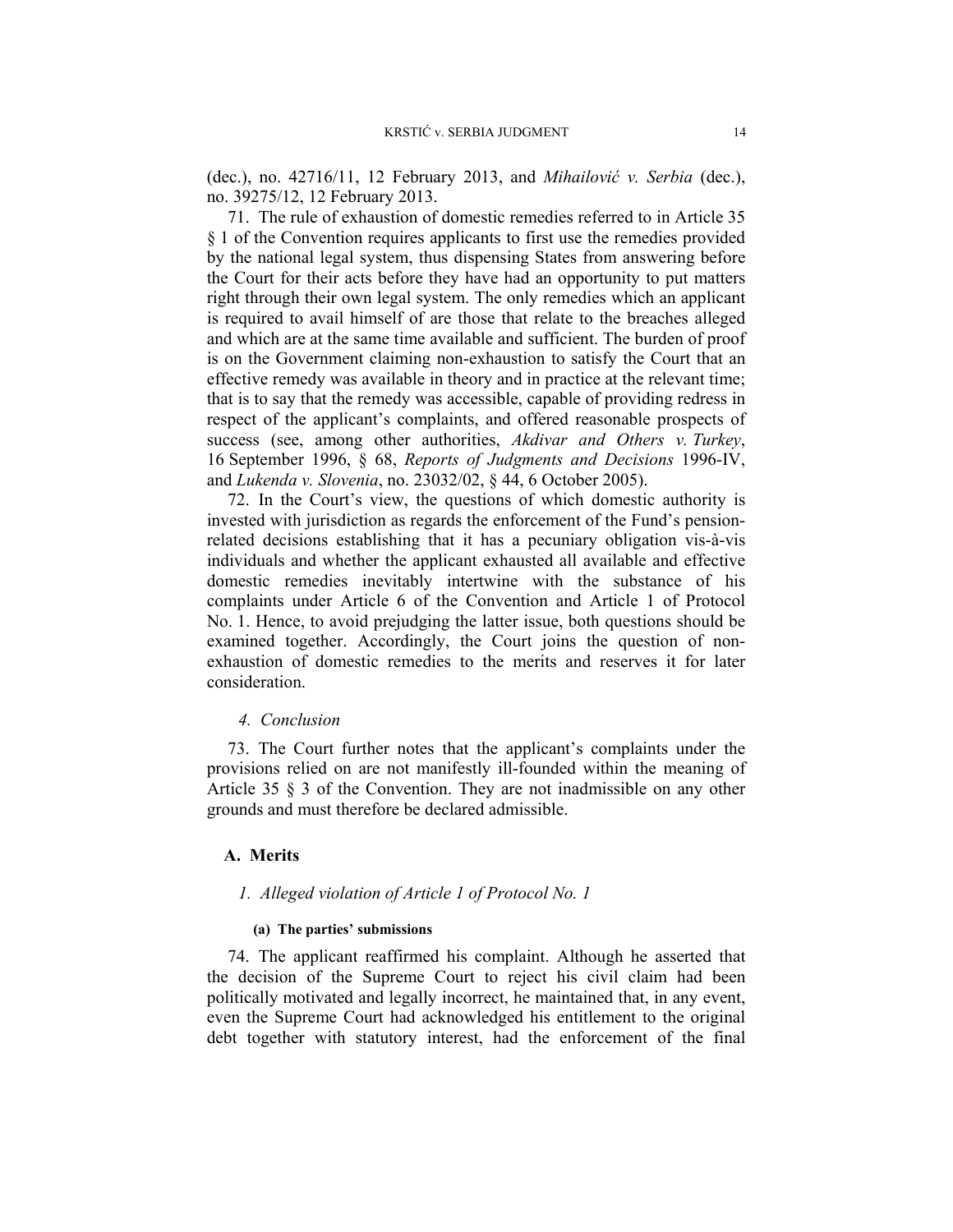decision of 1994 in his favour been sought at the material time. In the meantime, he had indeed sought enforcement of the decision, but to no avail. The respondent State had not undertaken any steps in order to enforce the 1994 decision to date.

75. The Government stated that the Fund's decision "had not constituted an enforcement instrument which would be suitable for execution before the Municipal Court because it had not contained a precise sum". While the existence of the claim against the Fund based on its 1994 decision was not disputed, they: (a) maintained that by virtue of the principle of monetary nominalism, the applicant's claim had only corresponded to the original amount determined by that decision, and thus should not comprise a contemporary value as suggested by an expert report provided by the applicant; and (b) reiterated that the applicant had not yet received the supplementary pension because he had failed to make use of the appropriate administrative remedies.

#### **(b) The Court's assessment**

76. The Court reiterates that a "claim" can constitute a "possession" within the meaning of Article 1 of Protocol No. 1 if it is sufficiently established to be enforceable – for example by virtue of a court judgment, an arbitration award or an administrative decision (see *Burdov v. Russia*, no. 59498/00, § 28, ECHR 2002-III; *Stran Greek Refineries and Stratis Andreadis v. Greece*, 9 December 1994, § 59, Series A no. 301-B; and *Moskal v. Poland*, no. 10373/05, § 45, 15 September 2009).

77. As the Court has held in a number of previous cases, the inability for a successful litigant to have a judgment or a final administrative decision rendered in his favour fully enforced, if that situation persists for a relatively long period of time, may constitute an interference with his right to the peaceful enjoyment of his possessions, in the sense of the first sentence of the first paragraph of Article 1 of Protocol No. 1 (see, among many authorities, *Pridatchenko and Others v. Russia*, nos. 2191/03, 3104/03, 16094/03 and 24486/03, § 50, 21 June 2007; *Burdov v. Russia*, cited above, § 40; *Ramadhi and Others v. Albania*, no. 38222/02, §§ 76-77, 13 November 2007; and *Viasu v. Roumania*, no. 75951/01, § 60, 9 December 2008). Any such interference by a public authority should be lawful (see *The Former King of Greece and Others v. Greece* [GC], no. 25701/94, §§ 79 and 82, ECHR 2000-XII), should pursue a legitimate aim "in the public interest" and must also be reasonably proportionate to the aim sought to be realised. As regards lawfulness, the States are under a positive obligation to ensure that the procedures enshrined in legislation governing the enforcement of final judgments are complied with (see *Fuklev v. Ukraine*, no. 71186/01, § 91, 7 June 2005).

78. Also, the principle of "good governance" requires that where an issue in the general interest is at stake it is incumbent on the public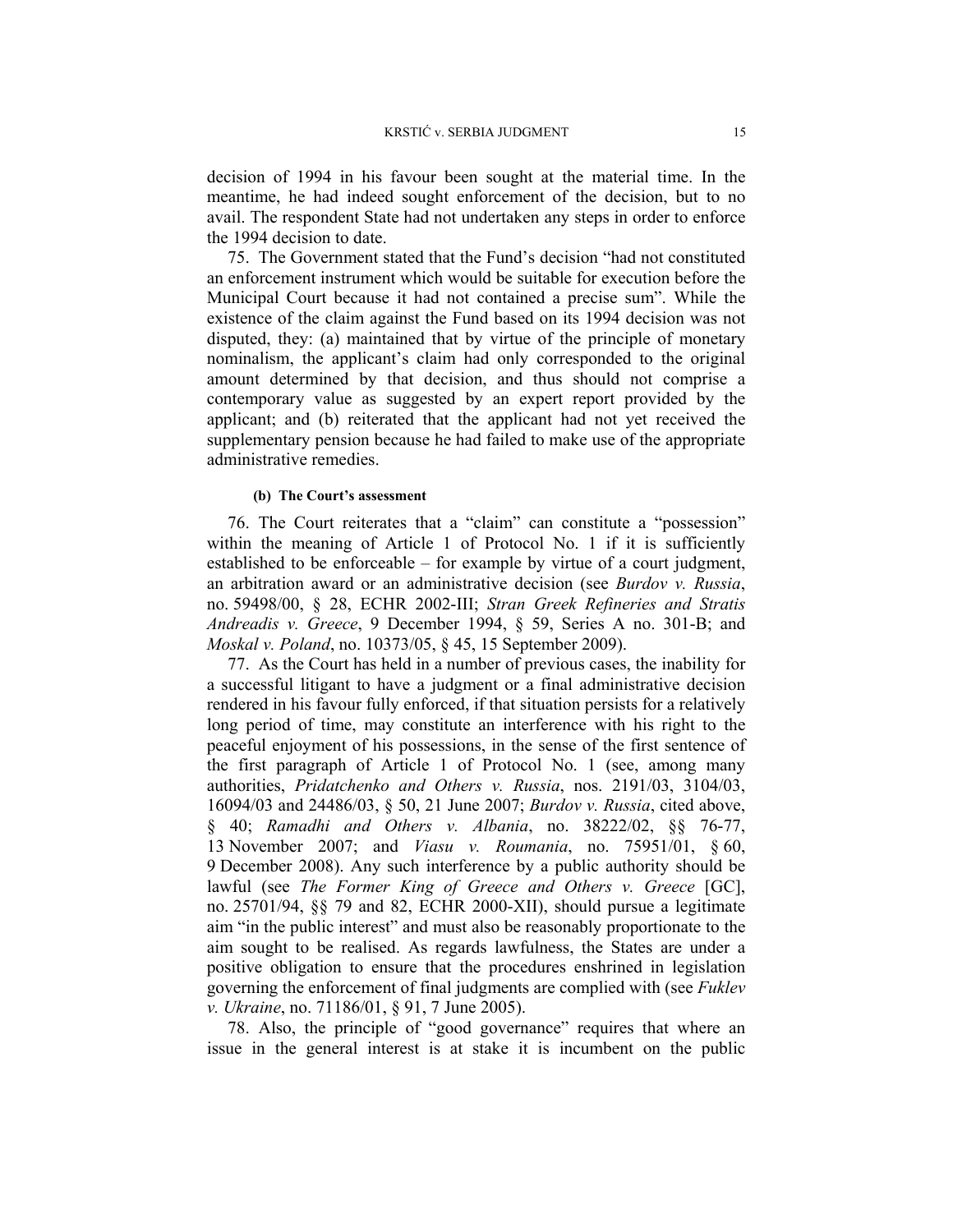authorities to act in good time, in an appropriate manner and with the utmost consistency (see *Beyeler v. Italy* [GC], no. 33202/96, § 10, ECHR 2000-I, and *Megadat.com S.r.l. v. Moldova*, no. 21151/04, § 72, 8 April 2008).

79. Turning to the present case, the Court observes that the applicant had acquired an entitlement to receive a supplementary pension by the administrative decision of 16 May 1994, which decision took final effect on 22 July 1994 (see paragraphs 9-10 above). Following the failure of the Fund to pay its debt in due time, the applicant attempted to obtain payment of the outstanding supplementary pension in civil and enforcement proceedings (see paragraphs 11-27 above), but to no avail.

80. The Court further observes that the 1994 decision, when reissued with the enforceability clause, qualified as an enforcement instrument (*osnov za sudsko izvršenje*; see paragraphs 37, 40 and 41 above). On the other hand, according to domestic law, an enforcement instrument does not necessarily equate to a decision liable to enforcement if certain crucial elements are missing (see paragraph 42 above). In view of the foregoing, as well as the Government's pleadings (see paragraph 75 above), the Court must firstly ascertain whether the Fund's monetary obligations established by the relevant part of the 1994 decision gave rise to a debt in the applicant's favour that was sufficiently established to be enforceable (see *Unistar Ventures GmbH v. Moldova*, no. 19245/03, § 88, 9 December 2008), and, secondly, identify the appropriate enforcement mechanism as regards the 1994 decision.

81. The Court firstly observes that the applicant had acquired the right to a pension by the 1990 decision, while in view of the outcome of the proceedings concerning wages owed to him, the 1994 decision only adjusted the pension and "base pension", indicating their exact amounts, and awarded a supplementary pension by applying the adjustments retroactively (see paragraphs 7 and 9, and contrast with paragraph 15 above).

82. Furthermore, the Court observes that the obligation liable to enforcement does necessarily have to be exactly determined, as the courts handling enforcement matters are obliged to enforce a debt when the reasoning in the decision gives sufficient detail to determine the total obligation of the debtor (see paragraph 52 above). The calculation parameters provided by the 1994 decision appear to have provided sufficient basis for the expert engaged by the applicant in the enforcement proceedings to calculate the outstanding debt (see paragraph 21 above). The 1994 decision was based on specific criteria/parameters for further calculations of the supplementary pension, in regard to which the Fund had no discretion (see, *mutatis mutandis*, *Bulgakova v. Russia*, no. 69524/01, §§ 29 and 31, 18 January 2007, and contrast with *Kiryanov v. Russia* (dec.), no. 42212/02, 9 December 2004). This means that the outstanding debt was readily ascertainable.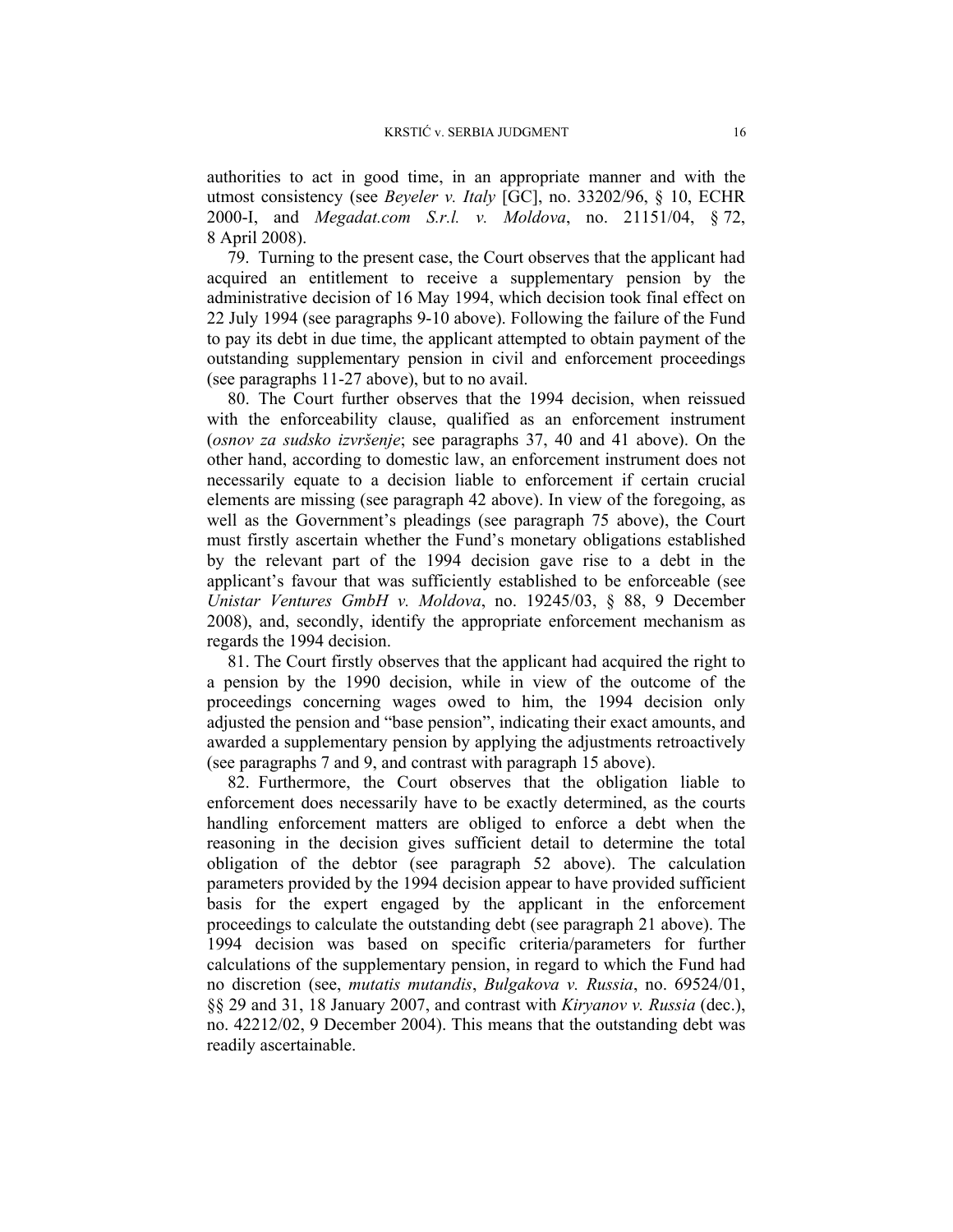83. The Court finds that the applicant may be regarded as having had a substantive interest, sufficiently established and due to be paid, which equated to a "possession". The mere fact that a property right established by an administrative decision is subject to revocation in certain circumstances does not prevent it from being a "possession" within the meaning of Article 1 of Protocol No. 1, at least until it is revoked (see *Beyeler*, cited above, § 105; *Moskal v. Poland*, cited above, § 40; and *Jasiūnienė v. Lithuania*, no. 41510/98, 6 March 2003). The guarantees of that provision therefore apply to the present case.

84. As regards the appropriate avenue for the enforcement of the Fund's monetary obligation vis-à-vis the applicant, the Court firstly reiterates that where a final decision is delivered in favour of an individual against the State, the former should not, in principle, even be compelled to bring separate enforcement proceedings (see, *mutatis mutandis*, *Metaxas v. Greece*, no. 8415/02, § 19, 27 May 2004, and *Manushaqe Puto and Others v. Albania*, nos. 604/07 et seq., § 71, 31 July 2012). It is understood that the State's functions were delegated to the Fund and their exercise has been controlled by the State (see paragraph 29 above). The Court cannot endorse the submissions about the applicant's failure to request "administrative enforcement" before the administrative bodies. The applicable administrative and enforcement legislation, as well as the Supreme Court and the Administrative Court's interpretation of the law, had all designated the civil courts as the competent authorities for the execution of an administrative decision establishing a monetary obligation (see paragraphs 37, 38, 40, 48 and 50). That was the case with the Fund's decision in the present case.

85. By failing to fully comply with the 1994 decision to date, almost nineteen years following its adoption (of which more than ten years fall within the Court's competence *ratione temporis*), the national authorities have prevented the applicant, who did everything in his capacity to obtain enforcement of the decision, from receiving the supplementary pension he reasonably expected to receive. There was apparently legal uncertainty as to whether the administrative or judicial authorities were invested with jurisdiction *ratione materiae* in cases such as that of the applicant (see paragraph 46 above). The non-enforcement of the 1994 decision was due, to an extent, to the fact that the Fund had failed to indicate the exact amount to be paid to the applicant by way of supplementary pension. The debt established by the 1994 decision was the liability of the Fund, in charge of administering pensions, which omitted to pay the debt and strikingly claimed to lack the appropriate software to calculate the amount due in view of hyperinflation. In addition, the competent enforcement court was empowered to obtain expert reports in complex cases and was provided with sufficient calculation parameters to identify the amount due. However, the competent court did not even attempt to arrive at a final calculation, nor did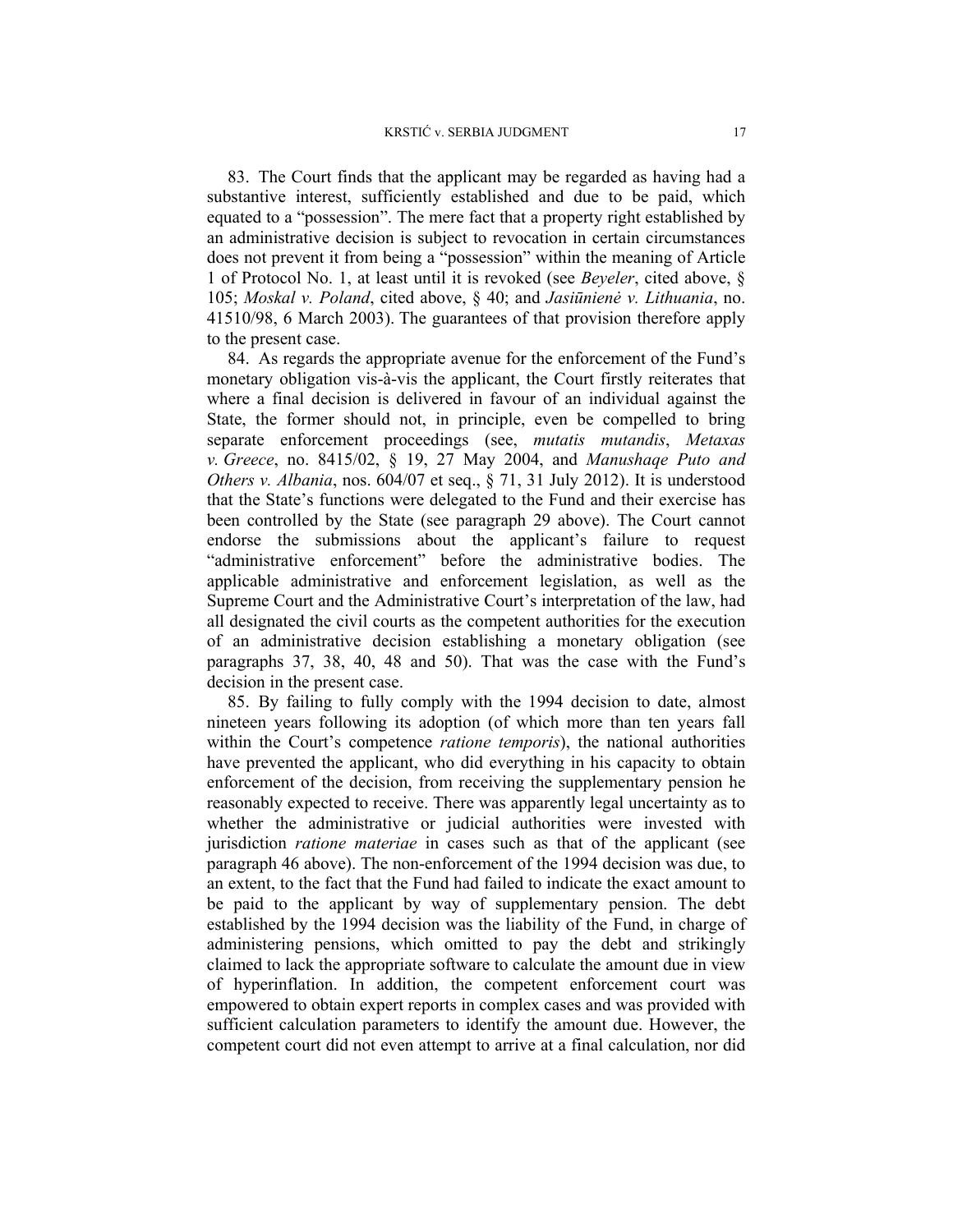it make any reference to the expert report supplied by the applicant. The manner in which the domestic court conducted these lengthy enforcement proceedings (see paragraphs 11-17 above) and the reasons given to decline jurisdiction in favour of the "administrative authorities" appear to be arbitrary. They did not comply with the procedures enshrined in the relevant legislation for the enforcement of final administrative decisions establishing obligations of a monetary nature (see paragraphs 37-40, 44, 48, 50 and 53 above).

86. The interference with the applicant's right to the peaceful enjoyment of his possessions was therefore unlawful (see *Fuklev v. Ukraine*, cited above). Such a conclusion makes it unnecessary to determine whether a fair balance was struck between the demands of the general interest of the community and the requirements of the protection of individual rights (see *Iatridis c. Greece* [GC], no 31107/96, § 58 and 62, ECHR 1999-II; *Ambruosi v. Italy*, no. 31227/96, §§ 28-34, 19 October 2000; and *Ilić v. Serbia*, no. 30132/04, § 75, 9 October 2007).

87. Accordingly, the Court considers that the Government's objection of non-exhaustion of domestic remedies (see paragraph 72 above) should be dismissed, and finds that there has been a violation of Article 1 of Protocol No. 1 to the Convention.

### *2. Alleged violations of Articles 6 and 13 of the Convention*

88. Since the issues complained of under these Articles are essentially the same as those already examined under Article 1 of Protocol No. 1 to the Convention, the Court does not consider it necessary to examine these complaints separately (see, *mutatis mutandis*, *Davidescu v. Romania*, no. 2252/02, § 57, 16 November 2006, and *Unistar Ventures GmbH v. Moldova*, cited above, § 99).

### II. APPLICATION OF ARTICLE 41 OF THE CONVENTION

#### 89. Article 41 of the Convention provides:

"If the Court finds that there has been a violation of the Convention or the Protocols thereto, and if the internal law of the High Contracting Party concerned allows only partial reparation to be made, the Court shall, if necessary, afford just satisfaction to the injured party."

#### **A. Damage**

90. The applicant claimed RSD 11,516,828.14 (approximately 115,000 EUR) in respect of pecuniary damage sustained due to the failure of the domestic authorities to fully enforce the final decision rendered in his favour. This amount was claimed to correspond to the Fund's debt as determined by a qualified expert, whose report was attached to the claim.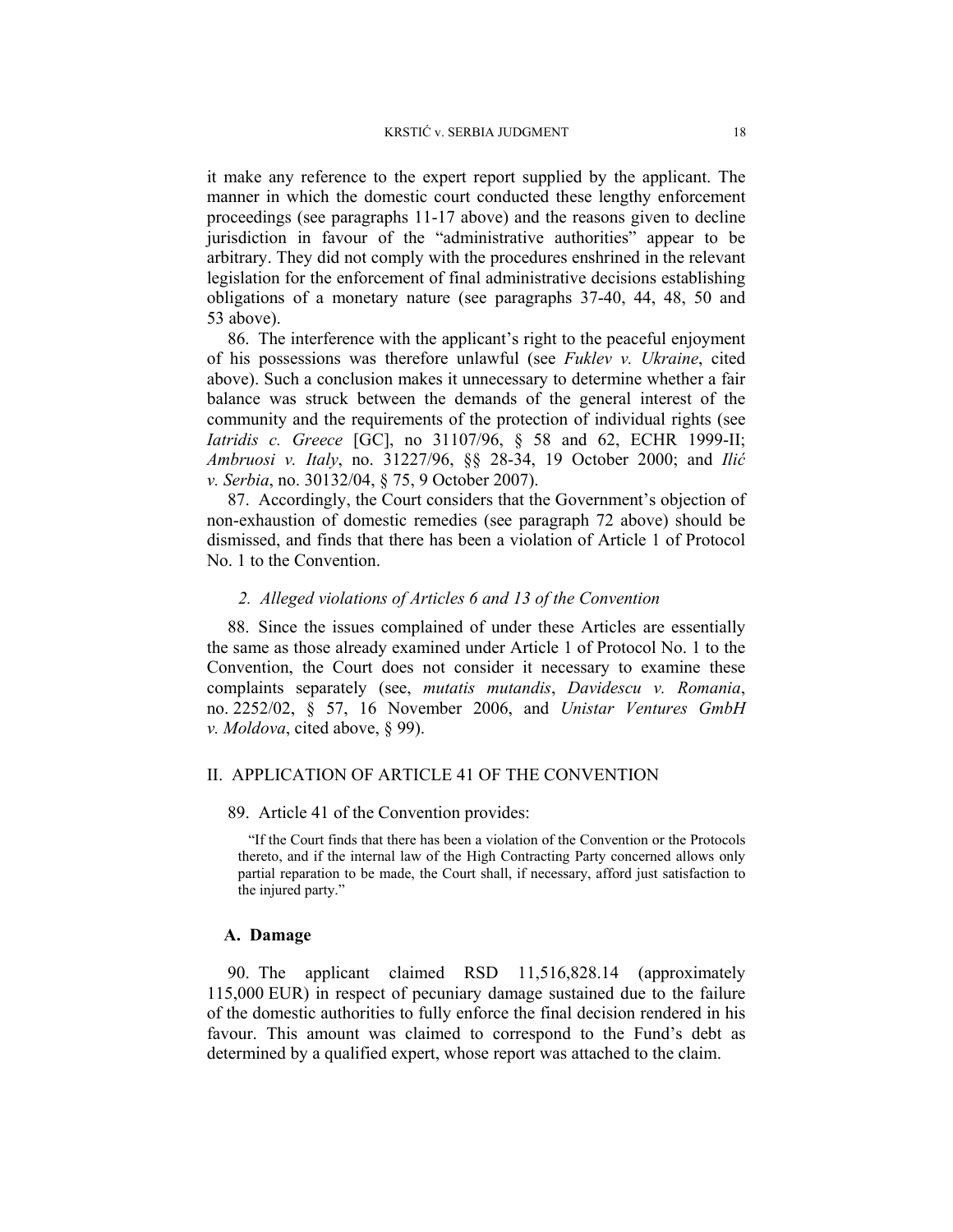91. The Government contested the pecuniary claim as excessive and suggested that it be reassessed by qualified experts.

92. The Court reiterates that a judgment in which it finds a breach imposes on the respondent State a legal obligation to put an end to the breach and make reparation for its consequences in such a way as to restore as far as possible the situation existing before the breach (see *Iatridis v. Greece* (just satisfaction) [GC], no. 31107/96, § 32, ECHR 2000-XI, and *Metaxas v. Greece*, cited above, § 35).

93. As regards the present case, the Court has found a violation of Article 1 of Protocol No. 1 on account of the respondent State's failure to comply with the Fund's decision of 16 May 1994 to date, and also considered it unnecessary to rule on the merits of the applicant's complaints under Articles 6 and 13 of the Convention (see paragraphs 97-98 above). Concerning the pecuniary damage sought, the Court considers, in the circumstances of this case, that the full execution of the Fund's decision would place the applicant as far as possible in a situation equivalent to that in which he would have found himself had the requirements of Article 1 of Protocol No. 1 to the Convention not been breached (see *Niţescu v. Romania*, no. 26004/03, § 48, 24 March 2009).

94. In this respect, the Court considers that the Government shall secure, by appropriate means, the full execution of the final decision of the Fund of 16 May 1994, together with payment of the statutory interest accrued (see, *mutatis mutandis*, *Mužević v. Croatia*, no. 39299/02, § 91, 16 November 2006, and *EVT Company v. Serbia*, no. 3102/05, § 60, 21 June 2007). Particular importance should be given to the fact that the applicant has been awaiting the payment of the supplementary pension he was awarded for over nineteen years.

95. Given that the applicant did not submit a claim for non-pecuniary damage, the Court considers that there is no call to award him any sum on that account.

#### **B. Costs and expenses**

96. The applicant further sought RSD 212,515.42 on account of his costs incurred up to 2003 in connection with the civil proceedings for damages, plus statutory interest (see paragraph 14 above).

97. The Government submitted that this claim was belated, had not been submitted in the manner required by Rule 60 of the Rules of Court and that, in any event, the applicant was not entitled to such costs in view of the Supreme Court's judgment of 19 June 2003 (see paragraph 24 above).

98. According to the jurisprudence of the Court, an applicant is entitled to reimbursement of his costs and expenses only in so far as they are found to have been actually and necessarily incurred and to be reasonable as to quantum. To this end, Rule 60 §§ 2 and 3 of the Rules of Court stipulate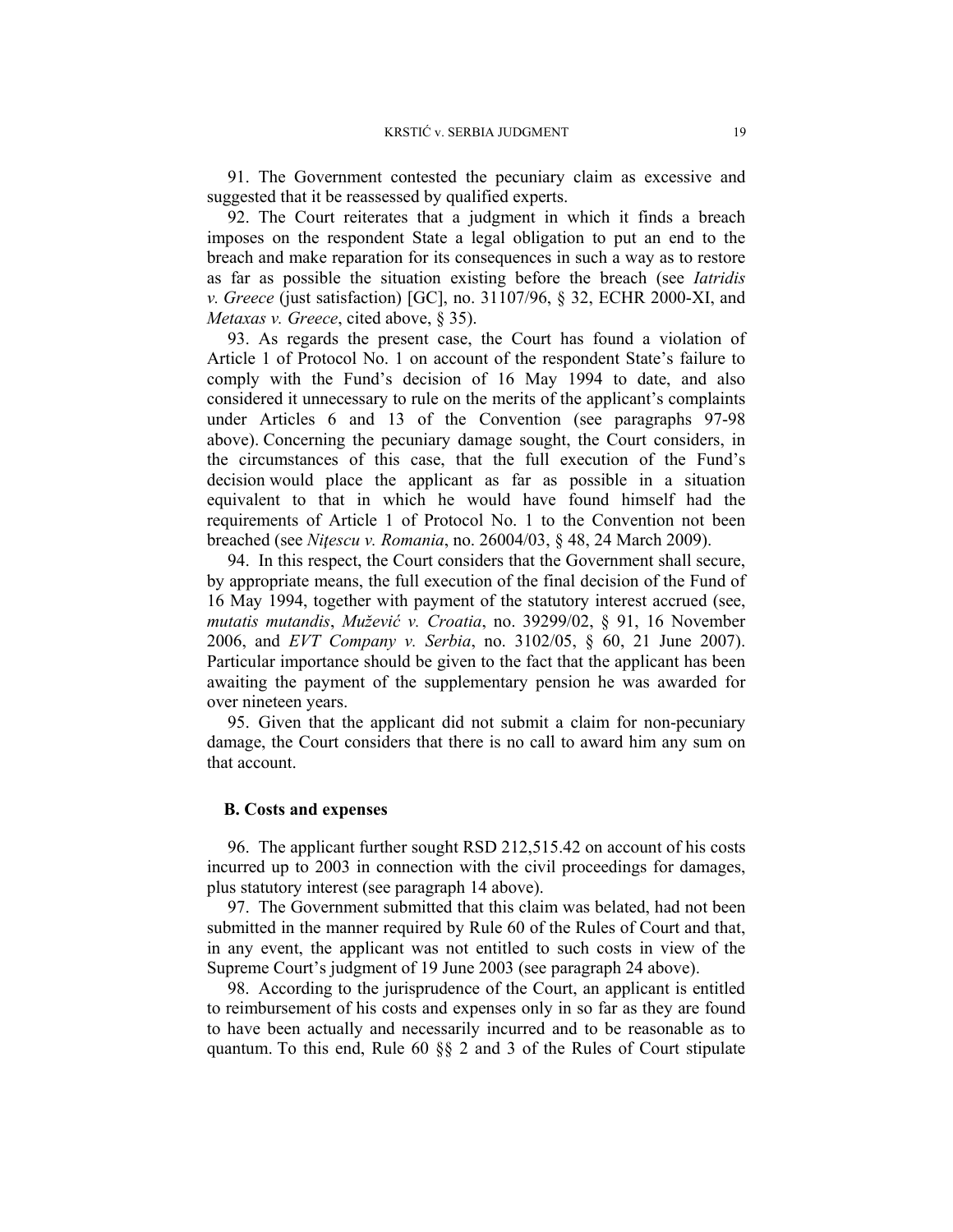that applicants must enclose with their claims for just satisfaction "any relevant supporting documents", failing which the Court "may reject the claims in whole or in part". Although, according to the Court's case-law, the applicant should not even have been compelled to bring separate enforcement proceedings (see *Metaxas v. Greece*, cited above, § 19, and *Manushaqe Puto and Others*, cited above, § 71), the Court observes that he instituted separate civil and enforcement proceedings in order to seek payment of the supplementary pension and in fact did everything in his capacity to prevent the violation. As regards the applicant's claim, which it considers to be in time and which was limited to the costs incurred in connection with the civil proceedings for damages, the Court considers that, although the Supreme Court held that this avenue was inappropriate, the applicant's decision to pursue court proceedings does not appear to have been an unreasonable choice in view of the Supreme Court's 2005 Practice Direction (see paragraph 49 above). His efforts certainly resulted in him incurring costs. However, given that the applicant failed to substantiate the difference in costs awarded by the domestic courts and his current claim, the Court decides to award the applicant EUR 1,000 in respect of the costs incurred domestically.

### **C. Default interest**

99. Lastly, the Court considers it appropriate that the default interest rate should be based on the marginal lending rate of the European Central Bank, to which should be added three percentage points.

# FOR THESE REASONS, THE COURT UNANIMOUSLY

- 1. *Joins* to the merits the Government's preliminary objection of non-exhaustion of domestic remedies and *dismisses* it;
- 2. *Declares* the application admissible;
- 3. *Holds* that there has been a violation of Article 1 of Protocol No. 1;
- 4. *Holds* that there is no need to examine the complaint under Articles 6 and 13 of the Convention;
- 5. *Holds*
- (a) that the respondent State shall ensure by appropriate means, within three months of the date on which the judgment becomes final in accordance with Article 44  $\S$  2 of the Convention, the full execution of the final